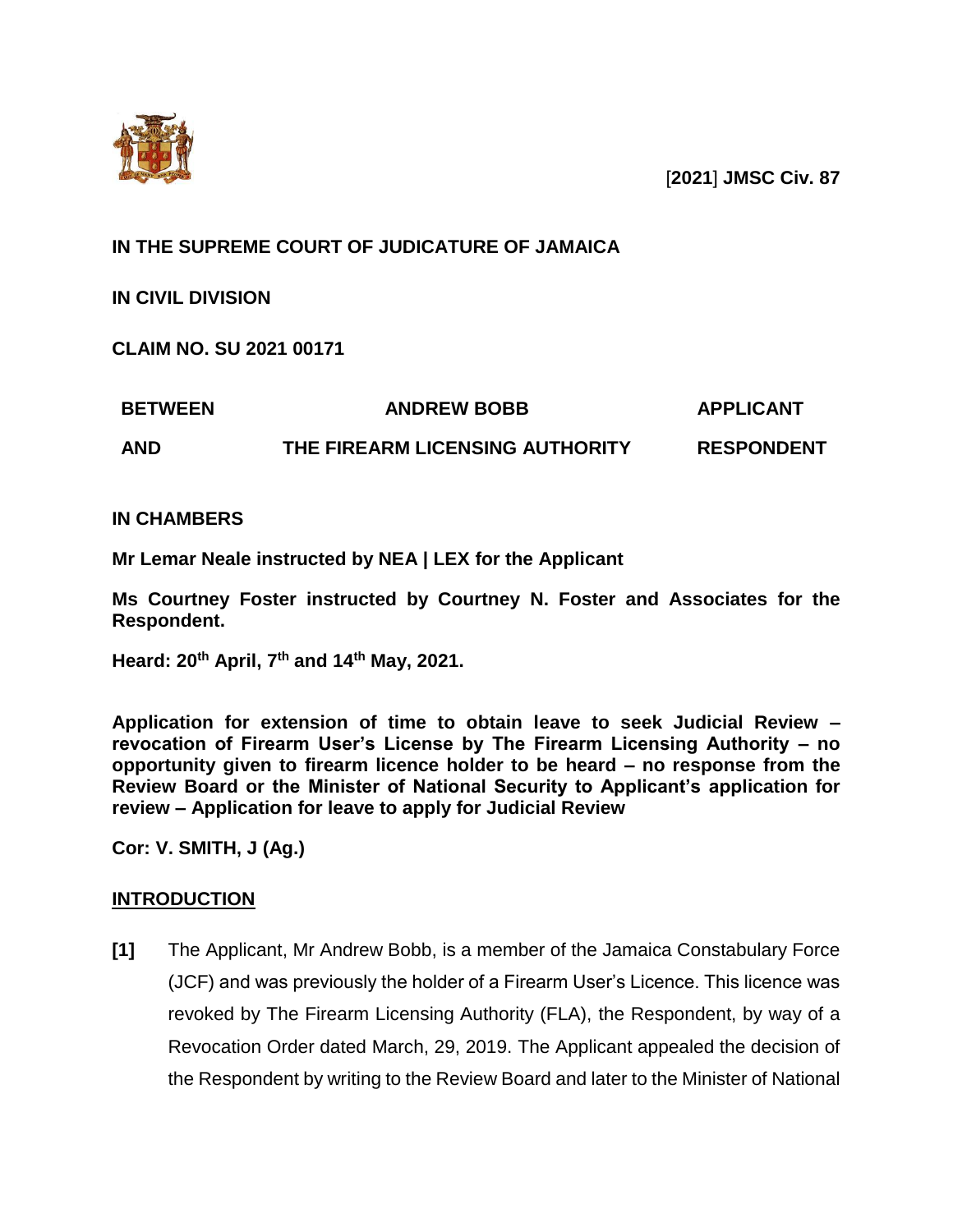Security, hereinafter referred to as the Minister. Having received no word from either, the Applicant now seeks the intervention of the Court.

- **[2]** By way of Notice of Application for Court Orders, the Applicant seeks, inter alia, the following:
	- i. An extension of time within which to apply for leave to seek Judicial Review of the decision of the Respondent to revoke the Applicant's Firearm User's Licence;
	- ii. Leave to apply for Judicial Review of the Respondent's decision to revoke the Applicant's Firearm User's Licence by way of an order of Certiorari to quash said decision;
	- iii. Costs; and
	- iv. Such further or other relief as this Honourable Court may deem necessary or appropriate.

## **BACKGROUND**

- **[3]** The Applicant, by his affidavit evidence, states that he was first granted a Firearm User's Licence by the Respondent in or around 2002. He renewed said Licence annually up until 2012 but states that due to financial difficulties he did not renew the licence for the period 2012 to 2014. He however renewed his licence in 2015 and was permitted by the Respondent to pay the arrears for the period 2012 to 2014 and exhibits receipts as proof of same. According to his affidavit, he also renewed his licence for the years 2016 and 2017.
- **[4]** The Applicant indicates that he was arrested and charged on or about July 27, 2014 for the offences of forgery, conspiracy to deceive and uttering forged documents. He maintains his innocence and states that after being charged he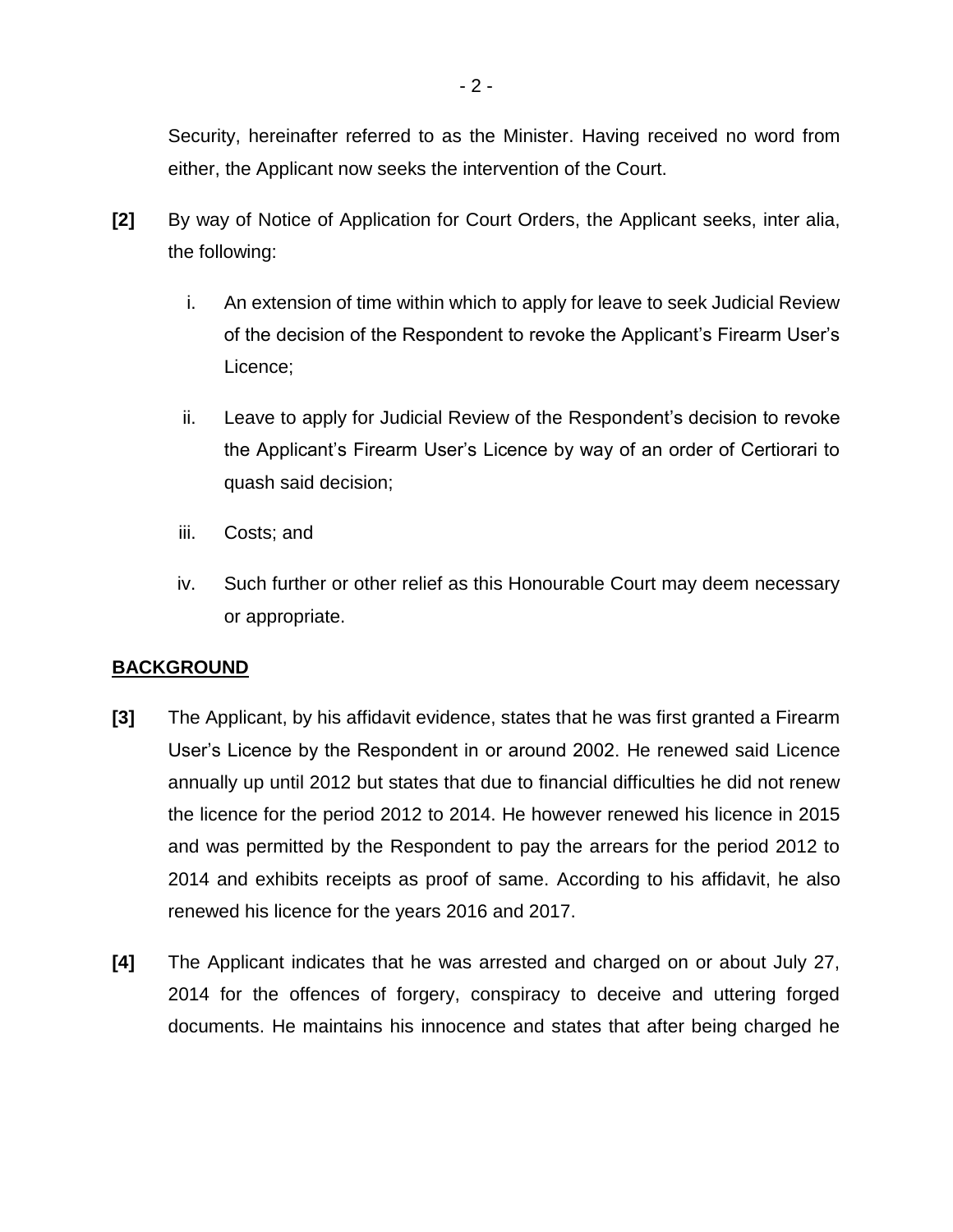wrote to the Respondent requesting permission to keep his firearm whilst the case was ongoing and was permitted to do so.

- **[5]** Mr Bobb appeared before the Kingston and St Andrew Parish Court (Criminal Division) on April 24, 2018 in relation to the previously mentioned charges. On the said date, no order was made for indictment against him. He exhibits a copy of the Certificate of Acquittal in those proceedings, dated May 3, 2018, as evidence of the final determination of the matter.
- **[6]** On or about April 30, 2018, the Applicant visited the offices of the FLA with the intention of renewing his firearm licence. His firearm was however seized by a representative of the Respondent. Despite numerous requests for information with regard to the seizure, the Applicant states that he received no feedback until April 9, 2019 when he was served with a Revocation Order, dated March 29, 2019, a copy of which has been exhibited. The reason stated in the Order for the Respondent's decision to revoke the Applicant's licence is that the Applicant is, "*no longer considered fit and proper to be entrusted with a firearm licence*."
- **[7]** The Revocation Order stated that the Applicant had twenty-one (21) days from the service of the Order within which to apply to the Review Board to review the Respondent's decision. In accordance therewith, the Applicant wrote to the Review Board by way of letter dated April 23, 2019 and same was submitted on April 25, 2019. The Applicant complains that to date, he has not received any response from the Review Board.
- **[8]** Having not received a response to his application, Mr Bobb retained counsel in December 2020 at which point he was advised that he could also submit his application for review of the Respondent's decision to the Minister. This was done by way of letter dated December 28, 2020 and submitted on December 29, 2020, a copy of said letter has been exhibited in proof thereof.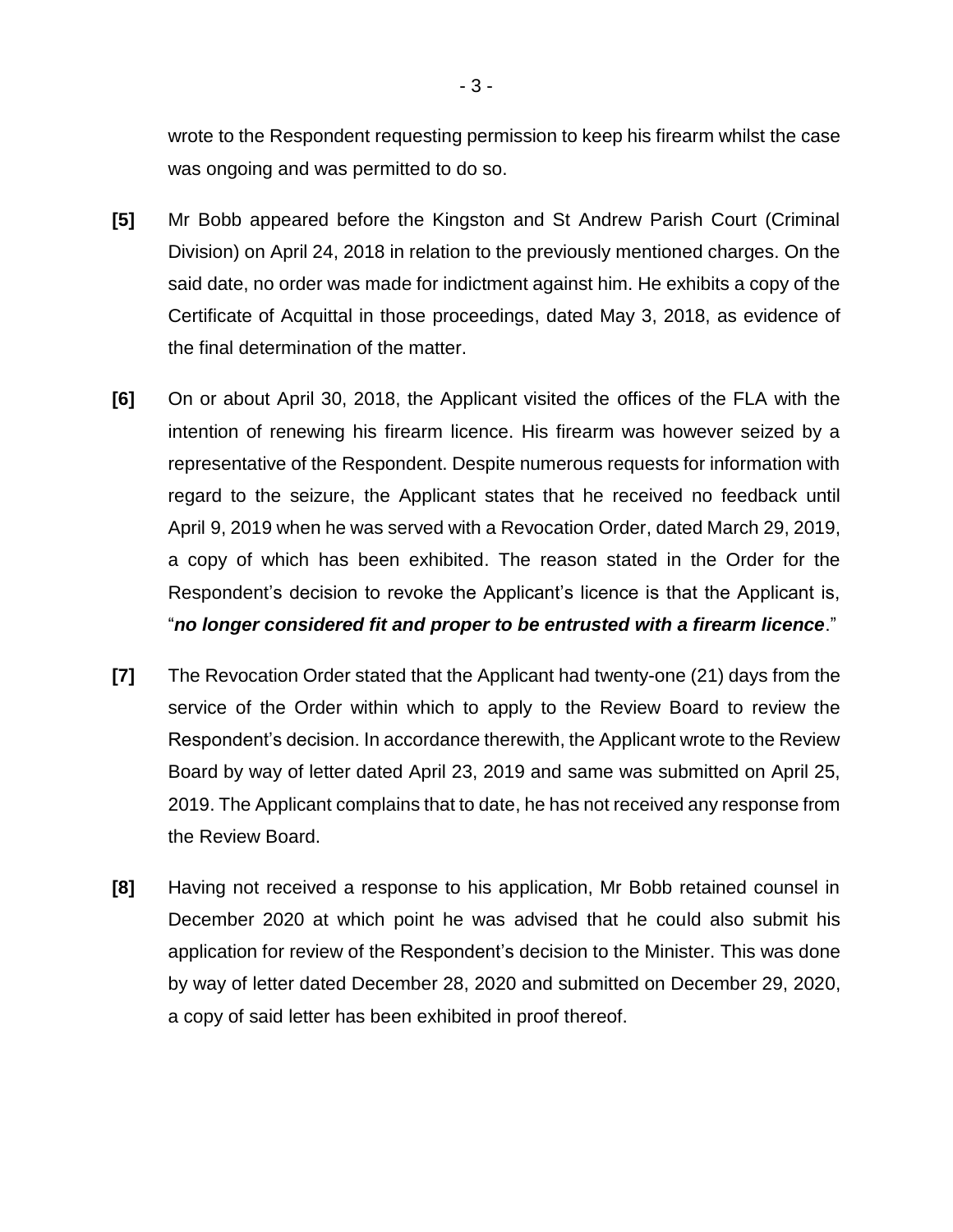**[9]** The Applicant maintains that to date he has not received a response from the Review Board nor the Minister and as such he has sought the intervention of the Court to grant the relief as set out in his Notice of Application for Court Orders.

## **ISSUES TO BE DETERMINED**

- **[10]** Two main issues arise for determination in this matter. They are:
	- i. Whether the Applicant should be granted an extension of time for leave to seek Judicial Review.
	- ii. Whether leave to apply for Judicial Review should be granted.

#### **APPLICANT'S SUBMISSIONS**

- **[11]** Mr. Lemar Neale, Counsel for the Applicant, asserts that persons wishing to make an application for leave to seek Judicial Review must do so in accordance with the timeframes stipulated in Rule 56.6(1) of the Civil Procedure Rules, 2002 as amended (CPR).
- **[12]** Mr. Neale concedes that his client would have applied out of time. However, that notwithstanding, he contends that the Court has the discretion to extend time if the delay is explained and there is good reason for same. Mr. Neale further argues that even though the Applicant has good reasons for the delay, this is not the end of the matter and the Court must consider whether good reason exists for the extension of time.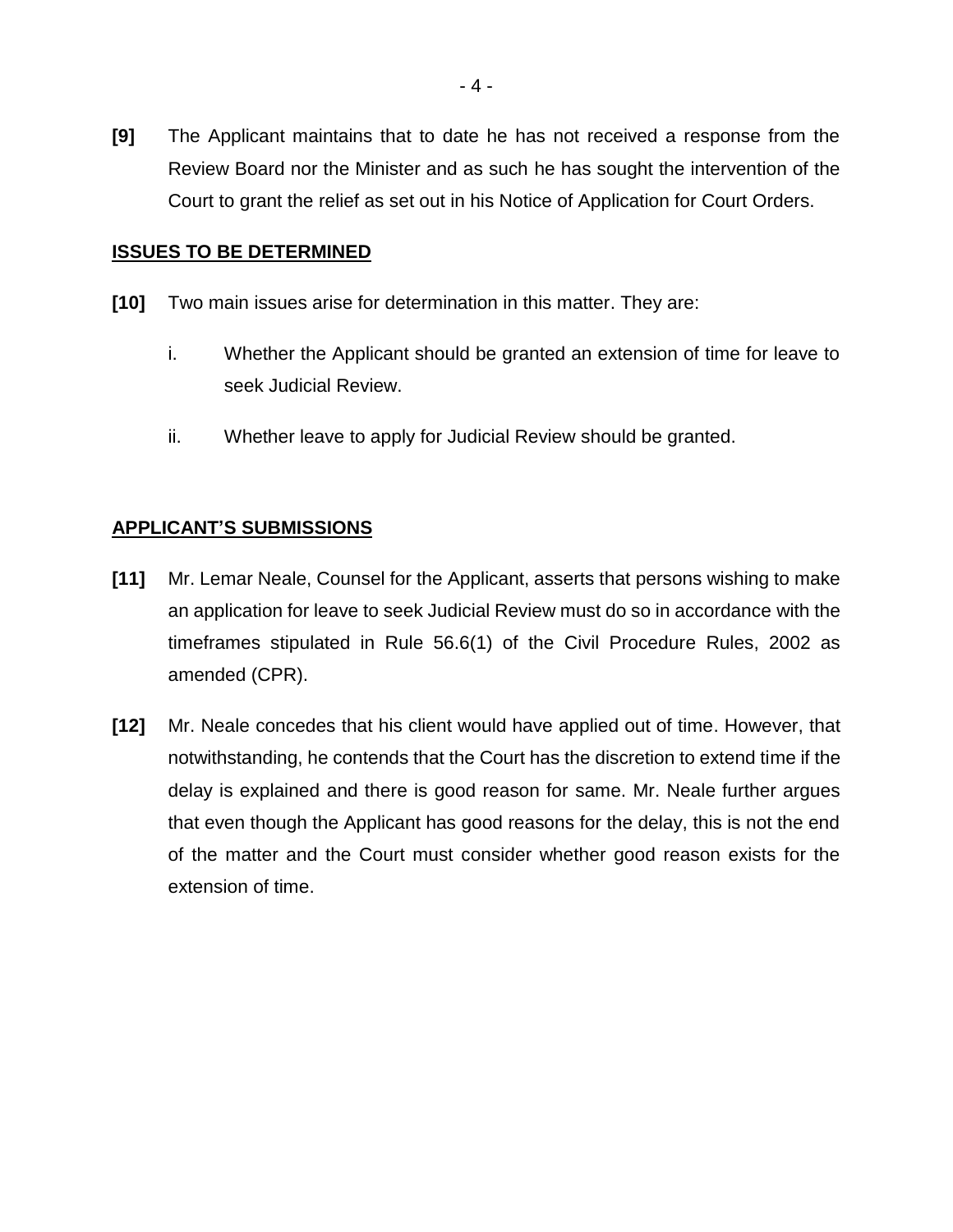- **[13]** Mr. Neale has invited the Court to find that the dicta of Kay, J in the case of *R* v Secretary of State for Trade and Industry Ex p Greenpeace<sup>1</sup>, is instructive and that the following factors should be considered by the Court in determining whether good reason exists for extending time: the fact that no hardship will be caused to third party rights, there being no detriment to good administration should the extension be permitted and there being a public interest requirement for the application to proceed.
- **[14]** In addressing the factors as espoused by Kay, J, Mr. Neale contends that the Applicant in the instant case has a good reason for applying out of time. Counsel asserts that the Applicant was served with a Revocation Order informing him of his right to appeal to the Review Board within twenty-one (21) days of his receipt of notice of the revocation. His subsequent appeal to the Review Board and later to the Minister of National Security, should therefore only be seen as the Applicant pursuing his statutory right of appeal and exhausting all alternative avenues of redress open to him.
- **[15]** Mr. Neale submits that an Applicant seeking Judicial Review should first exhaust alternative forms of redress available to him before approaching the Court, as can be gleaned from Rule 56.3(3)d. He therefore argues that if the Applicant had applied to the Court for leave to apply for Judicial Review within the prescribed three (3) months, without first pursuing alternative available remedies, then he would likely have had his application refused.
- **[16]** Mr. Neale has cited and placed reliance on the case of *Constable Pedro Burton v The Commissioner of Police<sup>2</sup>* . In this case, the Applicant submitted his

<sup>1</sup> [2000] Env L.R. 221

<sup>2</sup> [2014] JMSC Civ 187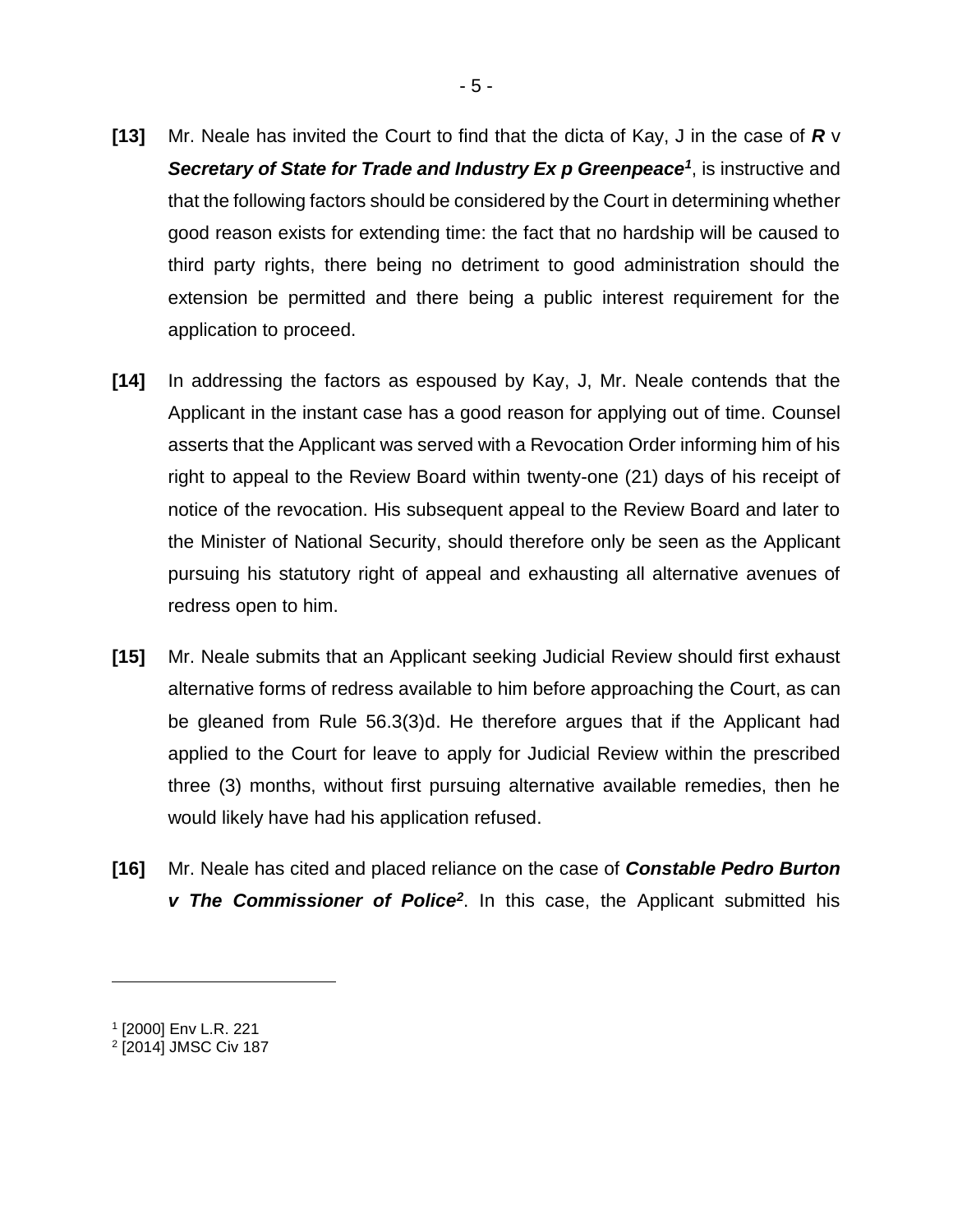application for Judicial Review almost some thirty-one (31) months after the ground for Judicial Review first arose. The main reason put forward for the delay was that the Applicant was pursuing his statutory avenue of redress.

- **[17]** Counsel therefore invites the Court to find that the Applicant, having complied with the statutory procedure to have his appeal heard by applying to the Review Board and then the Minister, was seeking to exhaust the statutory avenues available to him. Having received no response from the Review Board or the Minister, the Applicant was compelled in the circumstances to apply to the Court. The delay occasioned as a result of this ought not to prevent his application from being favourably considered by the Court. Counsel therefore submits that the Applicant has overcome the first hurdle as set out by Kay, J in *Exparte Greenpeace*, mentioned above.
- **[18]** He suggests that it is not discernible what hardship or prejudice could be caused to third parties if the Court were to grant the application for the extension of time. In fact, he posits that it is the Applicant who is experiencing hardship and prejudice by the decision of the Respondent to revoke his firearm licence. This, he says, is especially so because the Applicant, as a crime fighting member of the JCF, has been deprived of the means to protect his life and property whilst off duty.
- **[19]** Mr. Neale contends that good administration requires finality to the appellate process undertaken by the Applicant. The absence of finality results in the Applicant being denied due process and procedural fairness as, in good faith, he has embarked upon a review process with no end in sight. Mr. Neale therefore posits that in the circumstances of the instant case there will be no detriment to good administration if the application to extend time is granted. He argues further that public interest also warrants the hearing of the application due to the arbitrary and capricious manner in which the decision to revoke the licence was taken. This,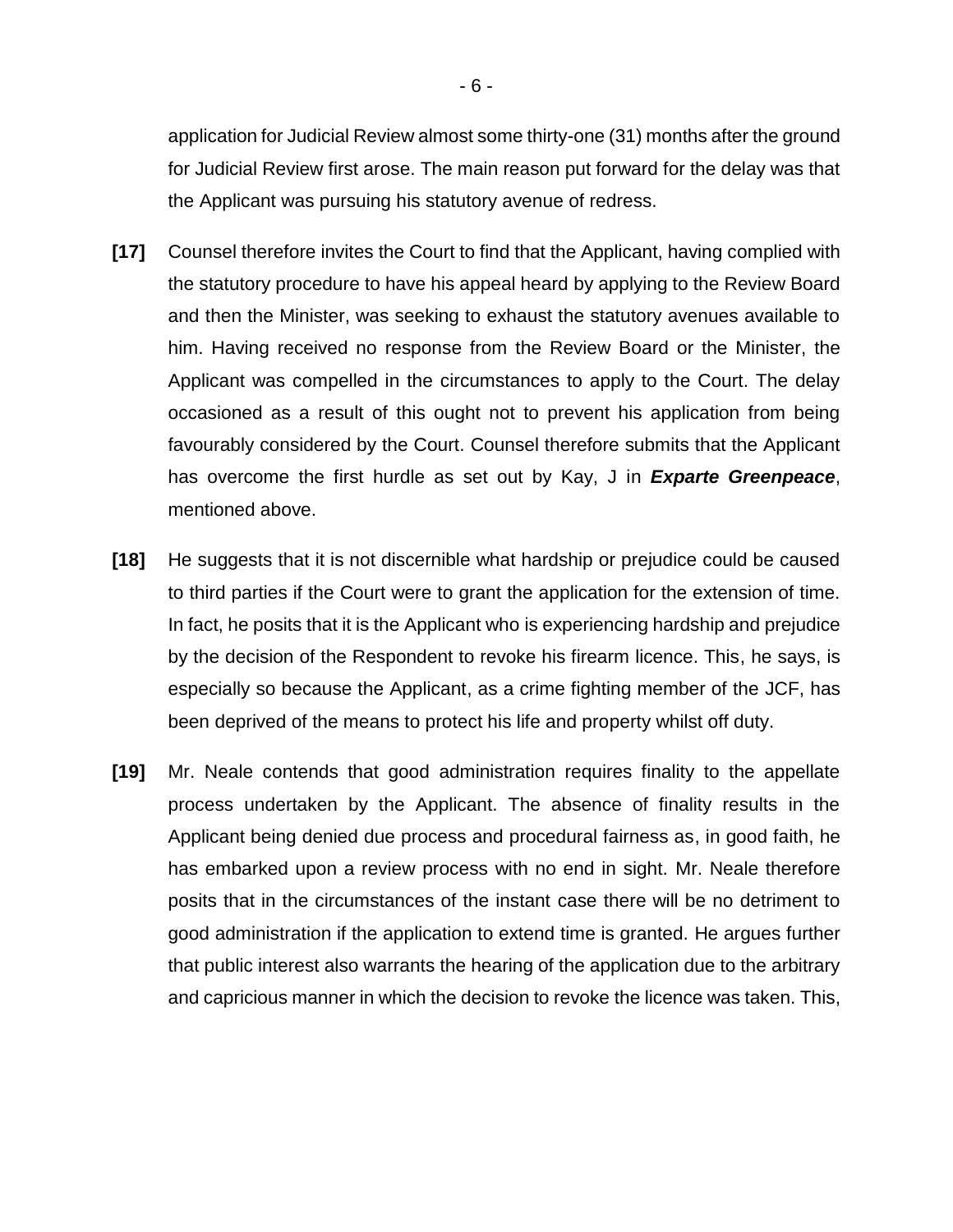he says, is further compounded by the failure on the part of the Review Board and the Minister to hear and determine the Applicant's appeal.

- **[20]** For these reasons, Counsel submits that the principles outlined in *Exparte Greenpeace* mentioned earlier, when applied to the circumstances of the instant case, should allow for the granting of the application for the extension of time.
- **[21]** In addressing the issue as to whether leave to apply should be granted, Mr. Neale suggests that his client has an arguable ground for Judicial Review with a realistic prospect of success as the Respondent breached the principles of natural justice and procedural fairness thus rendering its decision void and of no legal effect. Counsel contends that where the Respondent seeks to revoke a firearm licence on the basis that the holder of the said licence is no longer considered to be a fit and proper person to be entrusted with same, then the principles of fairness and natural justice require that reasons should be communicated to the aggrieved party so that he understands the grounds for the revocation and, if needs be, can put himself in a position to challenge same. Counsel argues that although the Respondent is exercising a purely administrative function and the Firearms Act places no obligation on the FLA to give a hearing or to provide reasons, the modern approach requires the Respondent to give reasons to an aggrieved party. In a bid to support this proposition counsel relies on the case of *Fenton Denny v The Firearm Licensing Authority<sup>3</sup>* .
- **[22]** Mr. Neale submits that the explanation given by the Respondent as to the reason for the revocation was simply that the Applicant was no longer deemed fit and proper to retain the licence. This he argues presupposes that the Applicant was initially deemed fit and proper when he was first given the licence in 2002, which

<sup>3</sup> [2020] JMSC Civ 97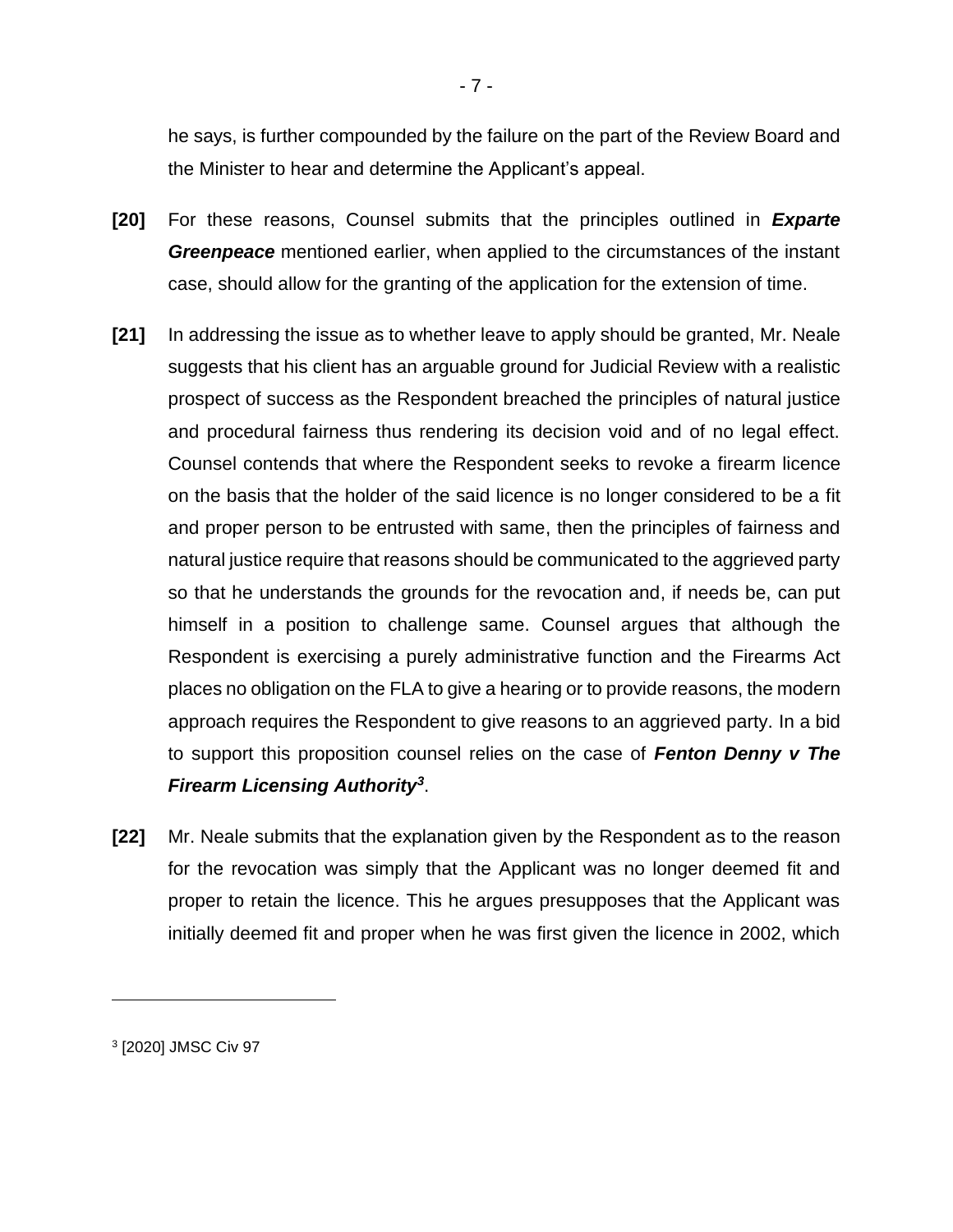he was allowed to maintain until 2018. Counsel contends therefore, that if the Respondent became aware of circumstances that no longer rendered the Applicant fit and proper, then procedural fairness would dictate that those reasons should be declared to him. The failure of the Respondent to give adequate reasons for its decision has served to hinder the Applicant's ability to make worthwhile representation to the appellate body. Counsel posits that embarking on an appeal in these circumstances would be an exercise in futility.

**[23]** Counsel concluded his submissions by arguing that the Applicant in the circumstances of this case has exhausted all alternative forms of redress by appealing to the Review Board and the Minister. He has been left in the dark as to the outcome of that appeal and as such has no alternative but to seek the intervention of the Court. Mr. Neale posits that the Applicant has established that he has more than an arguable ground for Judicial Review with a realistic prospect of success as the Respondent breached the principles of natural justice and procedural fairness in relation to its decision to revoke his firearm licence.

#### **RESPONDENT'S SUBMISSIONS**

**[24]** Ms. Foster, on behalf of the Respondent, asserts that the Court should take note of the fact that the Applicant's application to seek leave to apply for Judicial Review has been made almost two (2) years after the decision to revoke his firearm licence was taken. She sought to remind the Court that the Applicant submitted his appeal to the Review Board on April 25, 2019 and based on the provisions of section 37A of the Firearms Act, where the Review Board fails to hear the application within ninety (90) days of receiving same, then the Minister may hear and determine the matter under review. Counsel further states that the Applicant did not refer the matter to the Minister until December 29, 2020, some eighteen (18) months after filing his appeal with the Review Board. She argues therefore that the Applicant could have significantly mitigated the delay had he appealed to the Minister as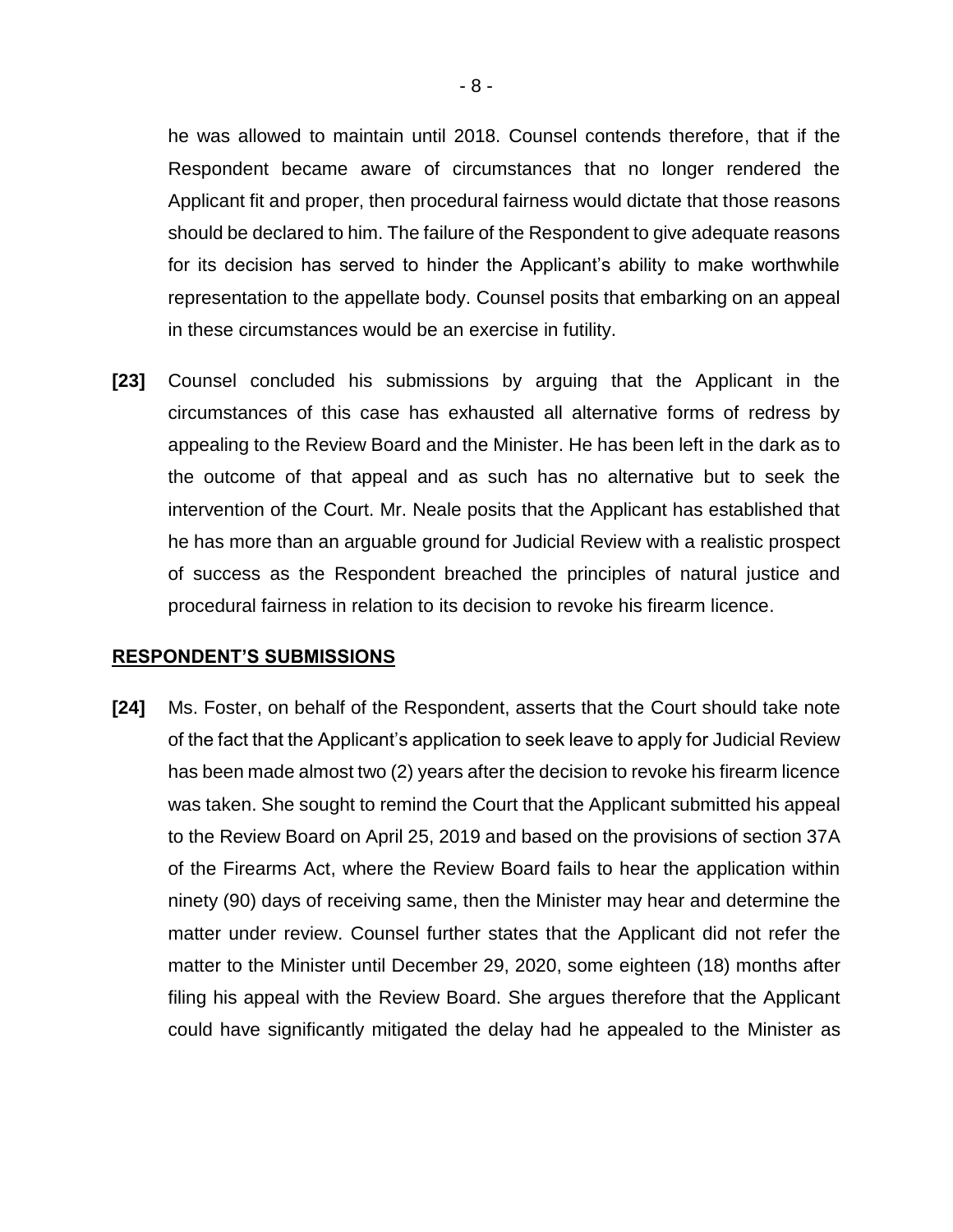soon as the ninety (90) day period prescribed by the Act had elapsed. She therefore asks this Court to find that the inordinate delay is as a result of the tardiness on the part of the Applicant and as such this Court ought not, in the circumstances, to exercise its discretion to have time extended.

- **[25]** Ms. Foster also expressed the concern that if the Court is to extend time in the circumstances of this case then it may serve to suggest to others, who have had their firearm licenses revoked, that they need not act with promptitude in seeking to have decisions of the Respondent reviewed. This, she says will have the unsatisfactory consequence of keeping the Respondent in an extended state of abeyance with regards to the finality of its decisions.
- **[26]** Counsel avers that the Applicant's assertion that his delay is attributable to his attempts to exhaust the available alternative remedies open to him, should not be accepted as justification for the Court to extend time. She argues that it was open to the Applicant to file an application before the Supreme Court, in a timely manner, seeking leave to apply for Judicial Review and then ask the Court to stay proceedings pending the outcome of that appellate process. Ms. Foster further surmises that the Applicant's failure to do so means that he has not acted promptly and as such has not provided this Court with a good reason for the delay.
- **[27]** Counsel argues that the Applicant has no arguable grounds to advance in seeking leave to apply for Judicial Review and as such has no case that has a realistic prospect of success. It is her position that the mere fact that the Applicant is not in agreement with the decision of the Respondent is not sufficient for leave to be granted especially in the absence of any evidence that the Respondent's decision was not fair. She maintains that the Firearms Act grants the Respondent the discretionary power to revoke any licence if satisfied that the holder thereof is, inter alia, unfit to be entrusted with a firearm. She posits that the Applicant has failed to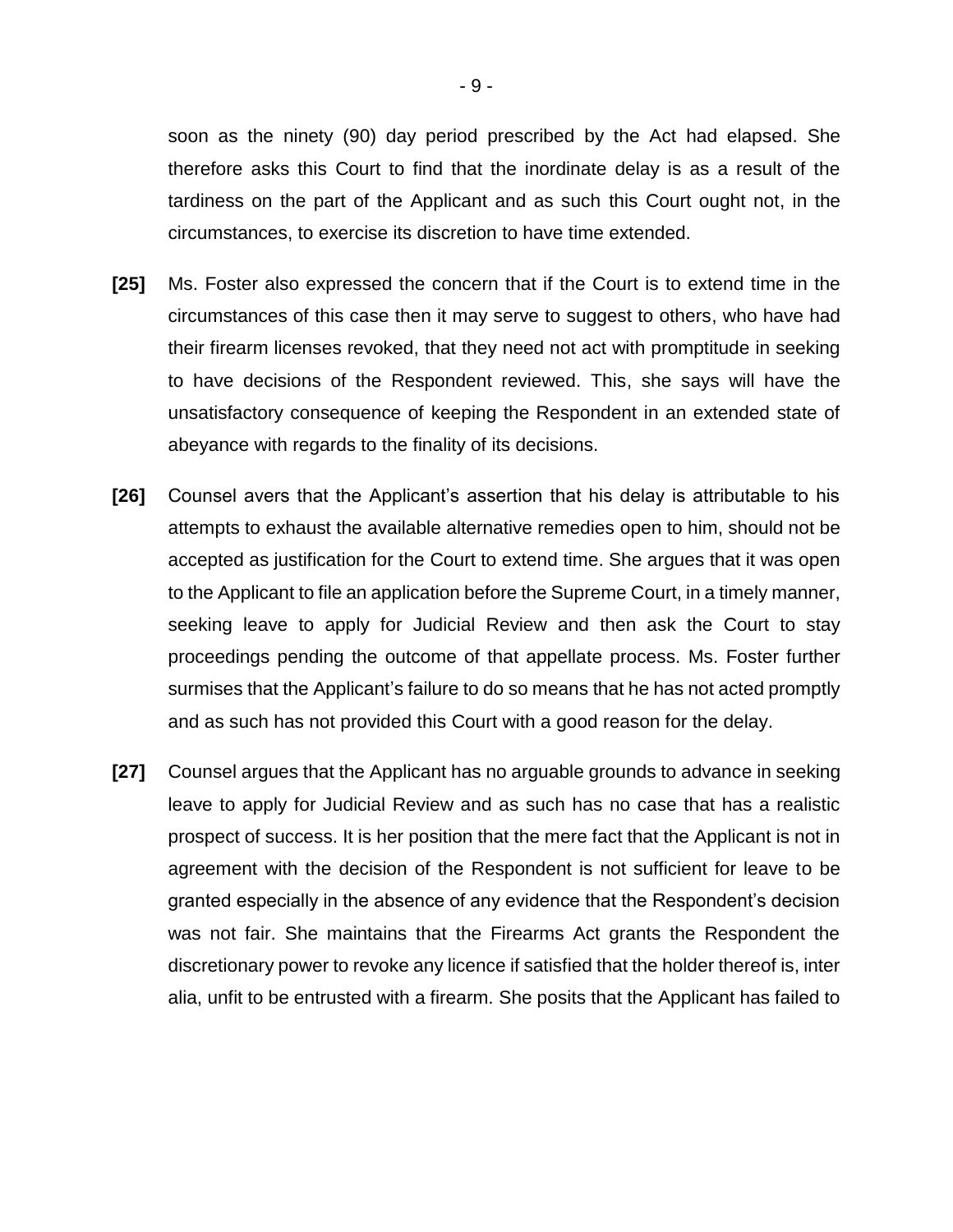adduce any evidence to suggest that the Respondent had taken extraneous matters into contemplation when deciding to revoke the Applicant's licence.

**[28]** According to Ms. Foster, the Applicant's complaint that he was not given an opportunity to be heard before the revocation of his licence or that the Respondent failed to provide him with reasons for the revocation, runs afoul of the Firearms Act, which places no such burden on the Respondent. Counsel then invited the Court to take note of section 36 of the Act which only requires the Respondent to give notice of revocation in writing specifying that the licence has been revoked. Counsel contends that this was complied with by virtue of the Revocation Order that was served on the Applicant and maintains that the Respondent has no duty to conduct a hearing or to provide reasons at the revocation stage and cites in support of this position the case of *Raymond Clough v Superintendent Greyson and Attorney General.<sup>4</sup>*

#### **DISCUSSION AND ANALYSIS**

**[29]** It falls for the determination of the Court whether the Applicant should be granted an extension of time to seek leave to apply for Judicial Review and if so, whether leave should be granted. Just before proceeding, I wish to thank Counsel on both sides for their detailed and worthwhile submissions with supporting authorities. Whilst I may not make mention of each authority, I have read them and taken them into account during the course of my deliberations.

4 (1989) 26 J.L.R 292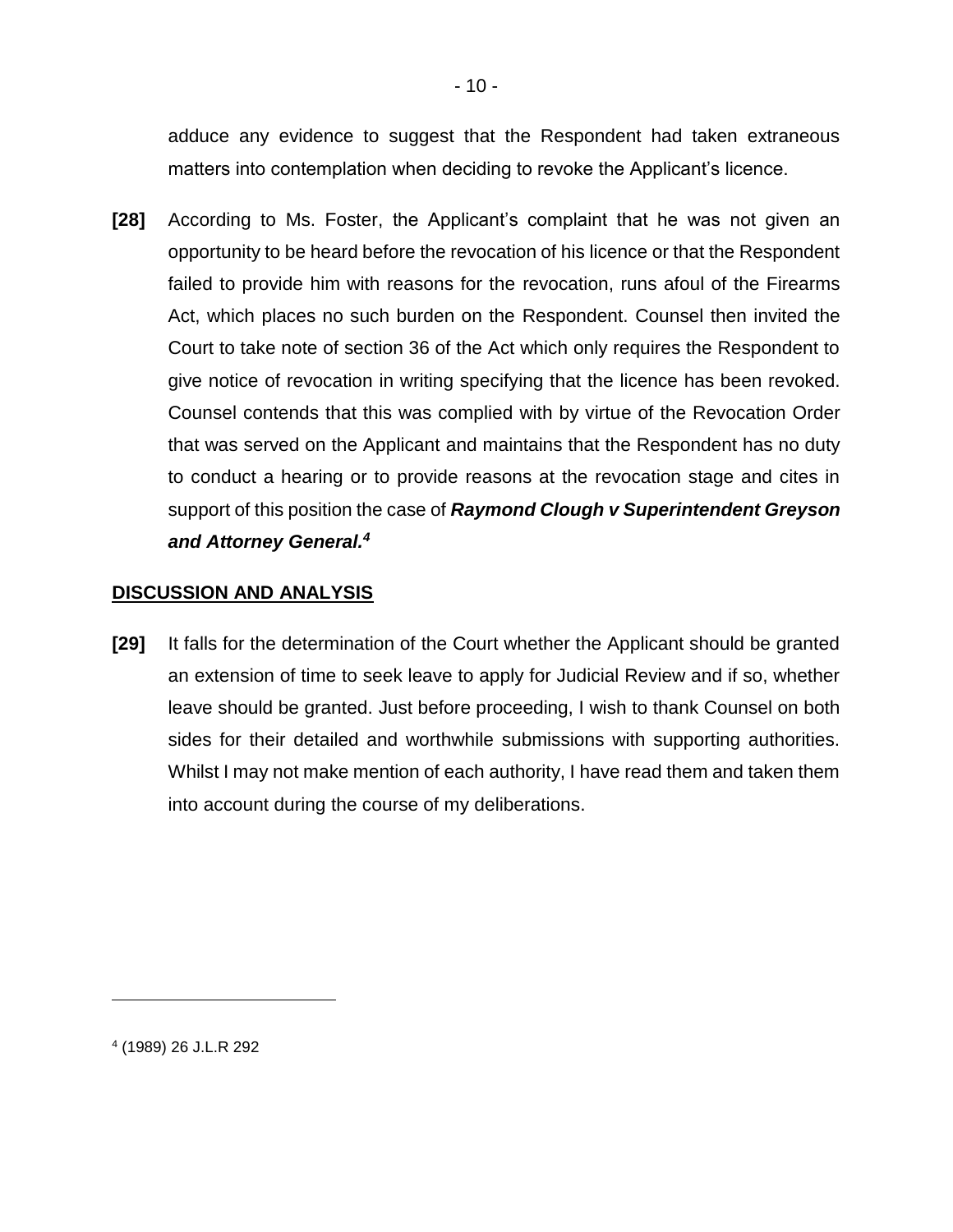## **Should an extension of time be granted?**

- **[30]** It is settled that the Court has the authority to extend time to an Applicant seeking leave to apply for Judicial Review, if he/she is out of time when making the application. Rule 56.6 of the CPR prescribes the timeline within which the application must be made and then deals with the issue of delay if the timeline is not adhered to.
- **[31]** It may be useful at this point to state Rule 56.6 in its entirety:
	- 56.6(1) An application for leave to apply for judicial review must be made promptly and in any event within three months from the date when grounds for the application first arose.
		- (2) However the court may extend the time if good reason for doing so is shown.
		- (3) Where leave is sought to apply for an order of certiorari in respect of any judgment, order, conviction or other proceeding, the date on which grounds for the application first arose shall be taken to be the date of that judgment, order, conviction or proceedings.
		- (4) Paragraphs (1) to (3) are without prejudice to any time limits imposed by any enactment.
		- (5) When considering whether to refuse leave or to grant relief because of delay the judge must consider whether the granting of leave or relief would be likely to –
			- (a) cause substantial hardship to or substantially prejudice the rights of any person; or
			- (b) be detrimental to good administration.
- **[32]** In light of the fact that the Applicant is seeking an order of certiorari to quash the decision of the Respondent to revoke his firearm licence, then in keeping with rule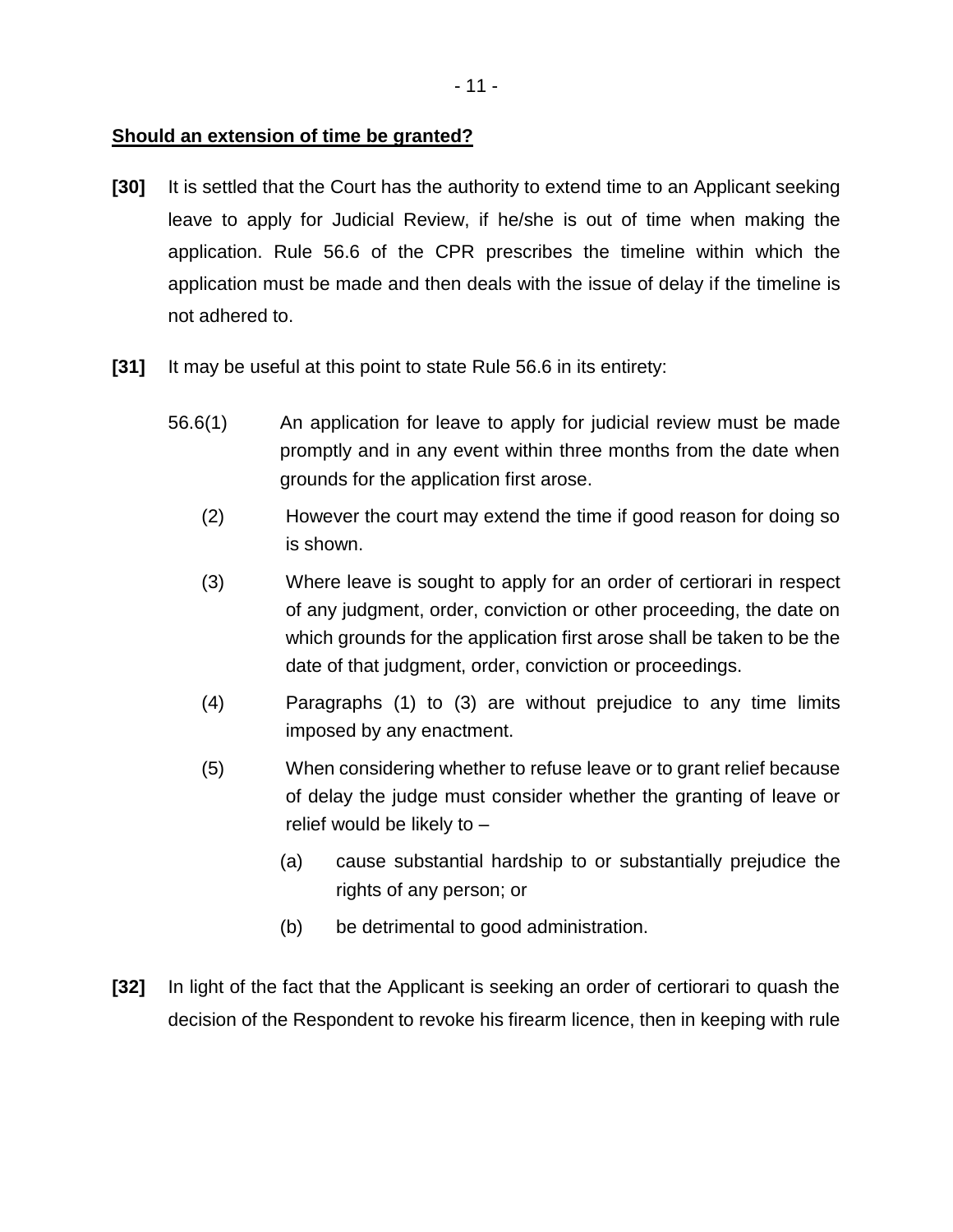56.6(3), the date on which the grounds for the application first arose would have been March 29, 2019, the date of the Revocation Order. The application for leave to apply was filed on January 19, 2021, some twenty-one and a half (21½) months after the date on which the grounds first arose.

- **[33]** There is no dispute between the parties that Mr. Bobb's application is out of time. Through his Counsel, he has proposed that the Court should exercise its discretion pursuant to rule 56.6(2) to extend time as he has good reasons for the delay. The main reason provided for the delay was Mr. Bobb's attempts to exhaust the alternative remedies available to him prior to seeking the Court's intervention.
- **[34]** Dunbar-Green, J (Ag), in the *Pedro Burton* case opined that conduct in relation to the exhaustion of remedies can be favourably advanced in support of an application to extend time for leave to apply for Judicial Review.
- **[35]** At paragraph 18 of the judgment, she stated:
	- *"[18] The Court agrees with the applicant that if the reason for the delay in seeking leave to apply for judicial review is the exhaustion of the remedy available to him, that is a relevant factor for a favourable consideration of the application."*
- **[36]** By way of his affidavit evidence, the Applicant in the instant case has stated that he was served with the Revocation Order on the 9<sup>th</sup> day of April, 2019. On the 25<sup>th</sup> day of April, 2019, he submitted an application to the Review Board seeking the review of the Respondent's decision. He states further that he made numerous telephone calls to the Respondent between June, 2019 and November, 2020 enquiring as to the status of the appeal but was advised that the process takes time and that he would be notified of the outcome once a determination had been made. He indicates that he waited in the hope that the Review Board would bring finality to the process.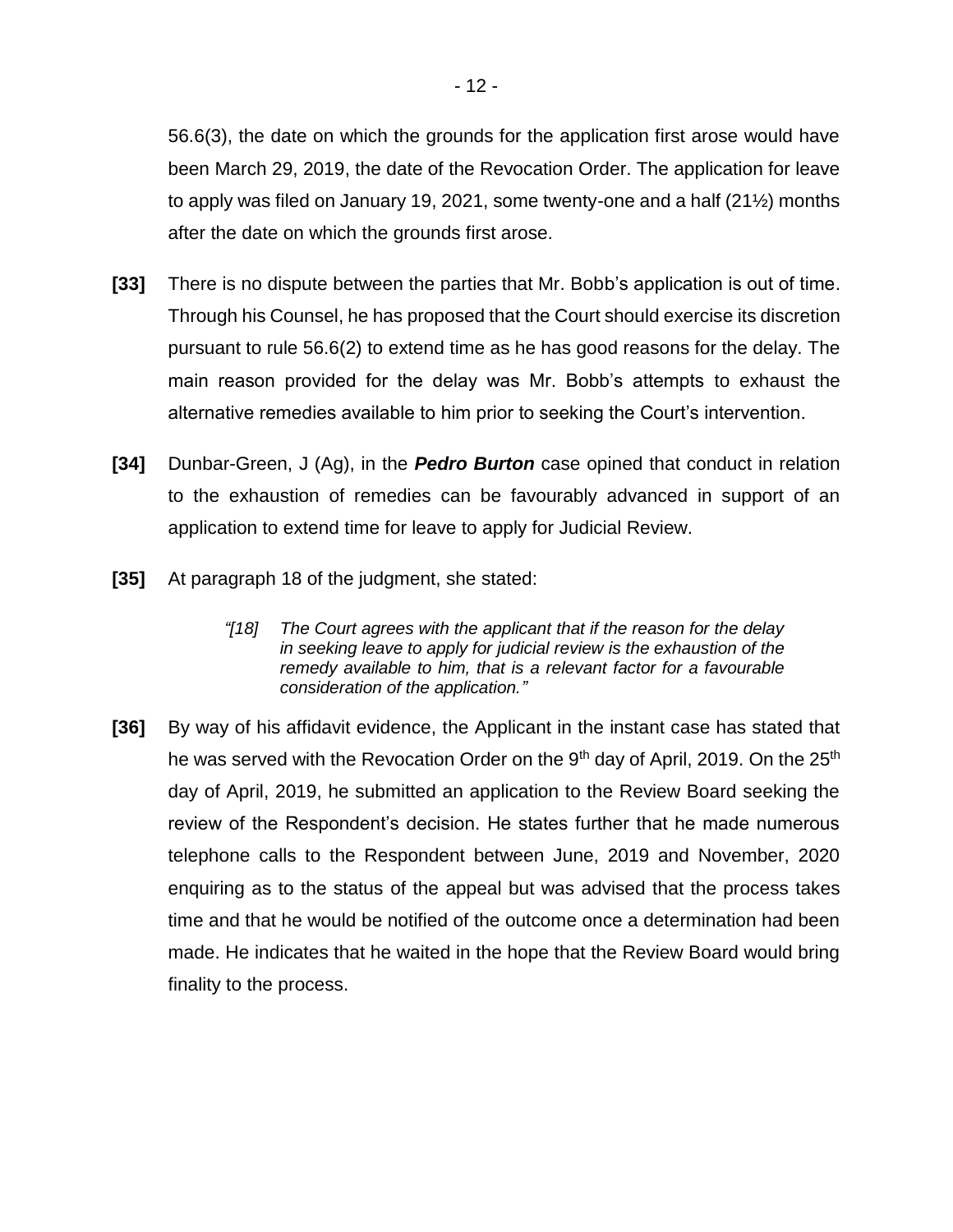- **[37]** Having not received a response as to the outcome of his appeal, he became frustrated with the length of time it was taking to have the matter resolved and retained an Attorney in December 2020 to assist him with the process. Acting on the advice of counsel, he sought the intervention of the Minister by way of letter submitted on the 29<sup>th</sup> day of December, 2020, requesting that the Minister hear and make a determination in relation to his appeal. Having not received any response from the Minister, Mr. Bobb filed the application now before the Court on January 19, 2021.
- **[38]** It is important to note that the Applicant's evidence as to his attempts to follow-up on the status of the appeal and the responses to his queries were not disputed by the Respondent. In the circumstances, the Court accepts that the reason for the delay is that the Applicant was seeking to exhaust his available remedies and as enunciated in the *Pedro Burton* case, this would amount to a good reason which would be deserving of favourable consideration by the Court.
- **[39]** Counsel for the Respondent has argued that the Applicant failed to mitigate the delay as he should have filed an application seeking leave to apply for Judicial Review pending the outcome of the appeal process once the ninety (90) day period prescribed for the Review Board to review the appeal had passed.
- **[40]** Support for this position is found in rule 56.4(7) of the CPR which states as follows:
	- *56.4(7) Where the applicant seeks an order for certiorari relating to any matter in respect of which there is a right of appeal subject to a time limit the judge may adjourn the application for leave until the appeal is determined or the time for appealing has expired.*
- **[41]** Had the Applicant taken advantage of this position, the delay occasioned would have been significantly reduced. Nonetheless, as mentioned before, the Court has accepted that the Applicant made several attempts to follow-up on the appeal with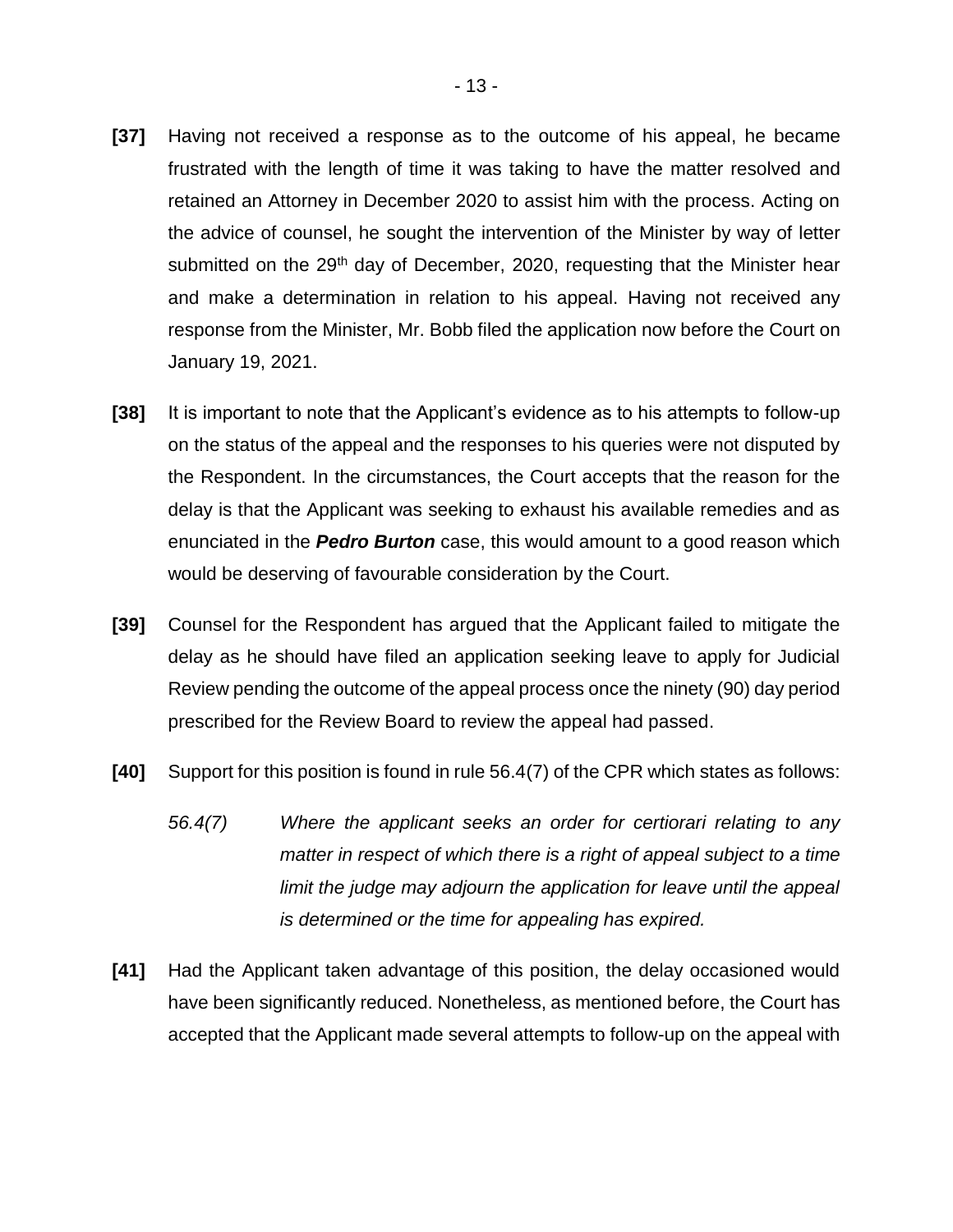the Review Board in an effort to bring finality to the proceedings. The Court is therefore satisfied that the delay occasioned is as a result of the Applicant seeking to exhaust his available remedies prior to seeking the Court's intervention. Consequently, based on these circumstances, the Court is not of the view that the failure of the Applicant to mitigate the delay should be fatal to his application seeking an extension of time.

- **[42]** As per Dunbar-Green, J. (Ag.) in the *Pedro Burton* case, having determined that the Applicant has shown good reason for the delay, consideration must now be given to whether good reason exists for the extension of time. She stated at paragraphs 24 and 25, the following:
	- *"[24] It is my view that the Applicant's pursuit of a statutory remedy is good reason for the delay. But that is not the end of the matter. The Court must now decide whether good reason exists to extend time.*
	- *[25] Maurice KJ in R v Secretary of State for Trade and Industry Exp Greenpeace [2000] Env L. R. 221, 261-264 stated that good reasons for extending time could include no hardship or prejudice to third party rights, no detriment to good administration were permission granted, and a public interest requirement for the application to proceed. It is also recognised that a good reason for extending time may also be found in the reasons for delay as well as the strength of the merits of a particular case."*
- **[43]** This therefore involves a determination as to whether granting the application as prayed is likely to cause substantial hardship to or substantially prejudice the rights of any person or be detrimental to good administration as provided for by rule 56.6(5) of the CPR. Authorities cited by Counsel on both sides confirm that these are relevant factors to be considered when determining whether there is good reason to extend time.
- **[44]** In considering whether the circumstances of the case in *Exparte Greenpeace* (supra) were appropriate for extending time, Kay, J adopted the position that the material questions to be posed are as follows: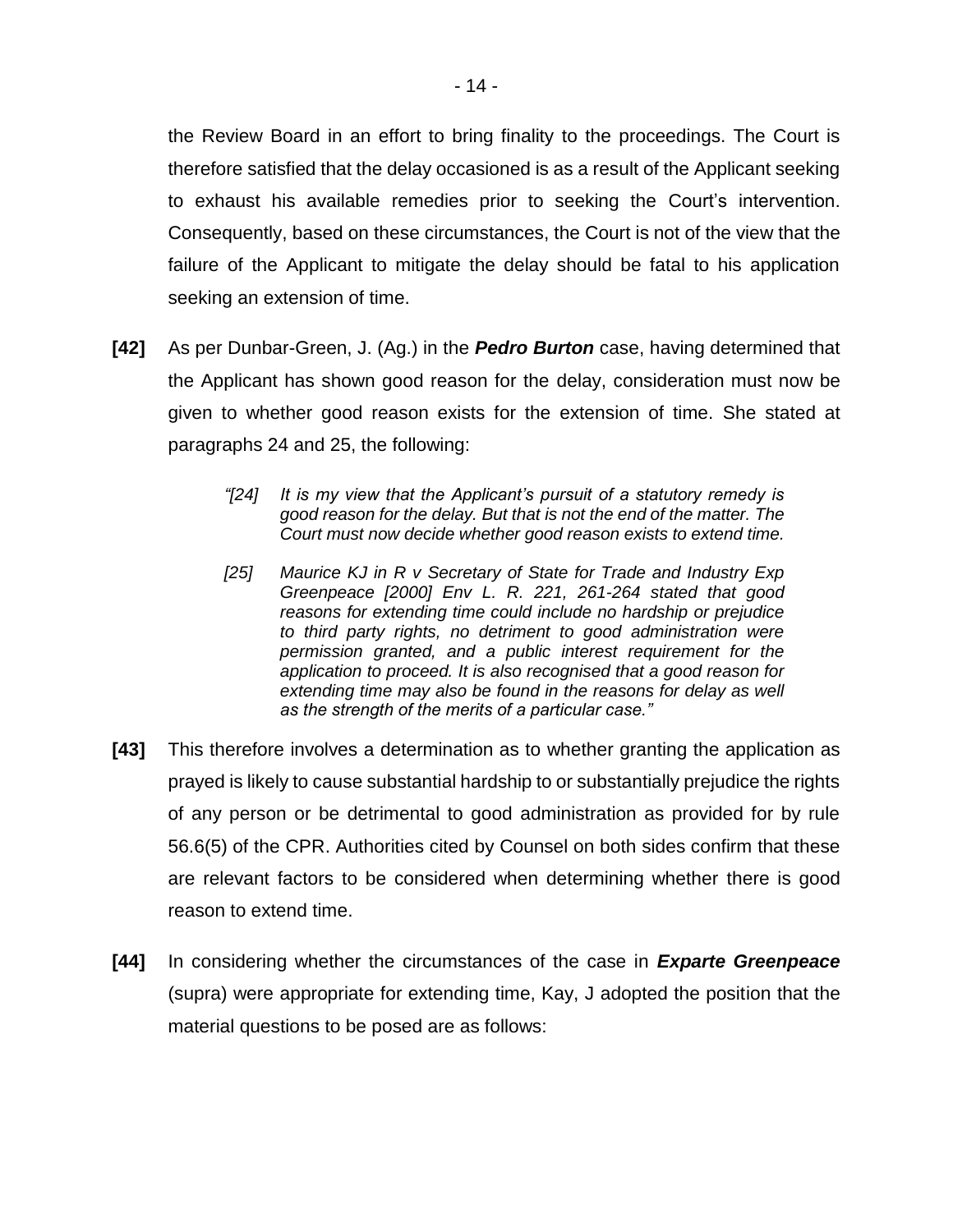- *"(i) Is there a reasonable objective excuse for applying late?"*
- *"(ii) What, if any, is the damage, in terms of hardship or prejudice to third-party rights and detriment to good administration which would be occasioned if permission were now granted?"*
- *"(iii) In any event, does the public interest require that the application should be permitted to proceed?"*
- **[45]** According to Professor Albert Fiadjoe in his book Commonwealth Caribbean Public Law (second edition), Lord Donaldson in the case of *R* v *Monopolies and Mergers Commission ex p Argyll Group plc,<sup>5</sup>* opined that good public administration is concerned with substance rather than form, speed of decision, particularly in the financial field, a proper consideration of the public interest, and a proper consideration of legitimate interests of individual citizens.
- **[46]** In addressing the issue of good administration, counsel for the Respondent argued that if time is extended it will serve to persuade other persons who have had their licences revoked, not to pursue the review process with alacrity. This Court is, however, not in a position to agree with this submission. The CPR clearly sets out the requirements for persons who seek an extension of time to apply for Judicial Review. An applicant must apply promptly and in any event within three (3) months and if this timeline is not adhered to then the applicant must show not only that he has good reasons for the delay but also that the other provisions of rule 56.6 have been complied with. This therefore means that every case will be decided on its own merit and it is only cases which satisfy these aforementioned provisions that will be allowed to benefit from the relief sought.
- **[47]** I therefore find favour with the submission of counsel for the Applicant that it cannot be in the interest of good administration or in the public's interest for an Applicant

<sup>5</sup> [1986] 1 WLR 763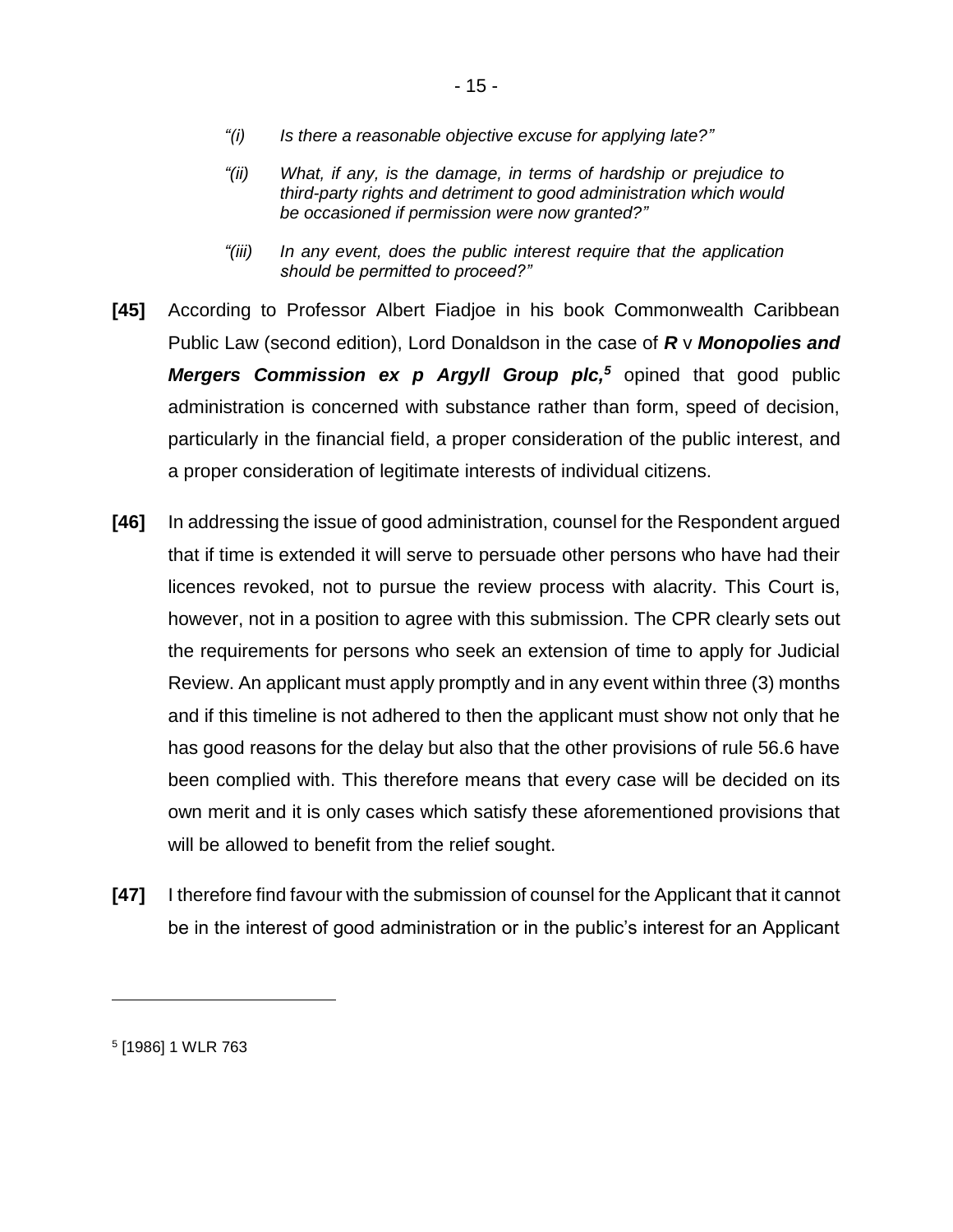to embark, in good faith, upon an appellate process with no subsequent determination of the issue. Good administration would demand that there be some finality to the issue as good administration must work in tandem with procedural fairness. As stated by Dunbar-Green, J (Ag) in *Constable Pedro Burton* "good administration cannot be divorced from procedural fairness" and "good administration has embedded in it the tenets of administrative justice".

**[48]** Having carefully considered the submissions from counsel on both sides, the relevant provisions of the CPR as well as the authorities on point, this Court is of the view that it is both in the public interest and in the interest of good administration for time to be extended and finds that the circumstances of this case establish good reasons for the extension of time.

## **Should leave to apply for Judicial Review be granted?**

- **[49]** Rule 56.3(1) of the CPR makes provision for a person desirous of applying for Judicial Review to first obtain the Court's permission. It is established that the clear purpose of this is to allow for the elimination at the earliest stage of the process, those cases that fail to satisfy the Court that they have an arguable ground with a realistic prospect of success as stated in the case of *Minister of Transport Works*  and Housing v The Contractor General<sup>6</sup>. The Court must therefore examine the case for the Applicant to see whether it discloses an arguable ground with a realistic prospect of success in relation to the relief being sought.
- **[50]** Palmer Hamilton, J (Ag.), as she then was, in the case of *Marlon Dwayne*  Mullings v The Commissioner of Police et al,<sup>7</sup> referenced the decision of Lords Bingham and Walker in the Privy Council decision of *Sharma v. Brown-Antoine*

<sup>6</sup> [2013] JMSC Civ 12 paragraph 13

<sup>7</sup> [2018] JMSC Civ 126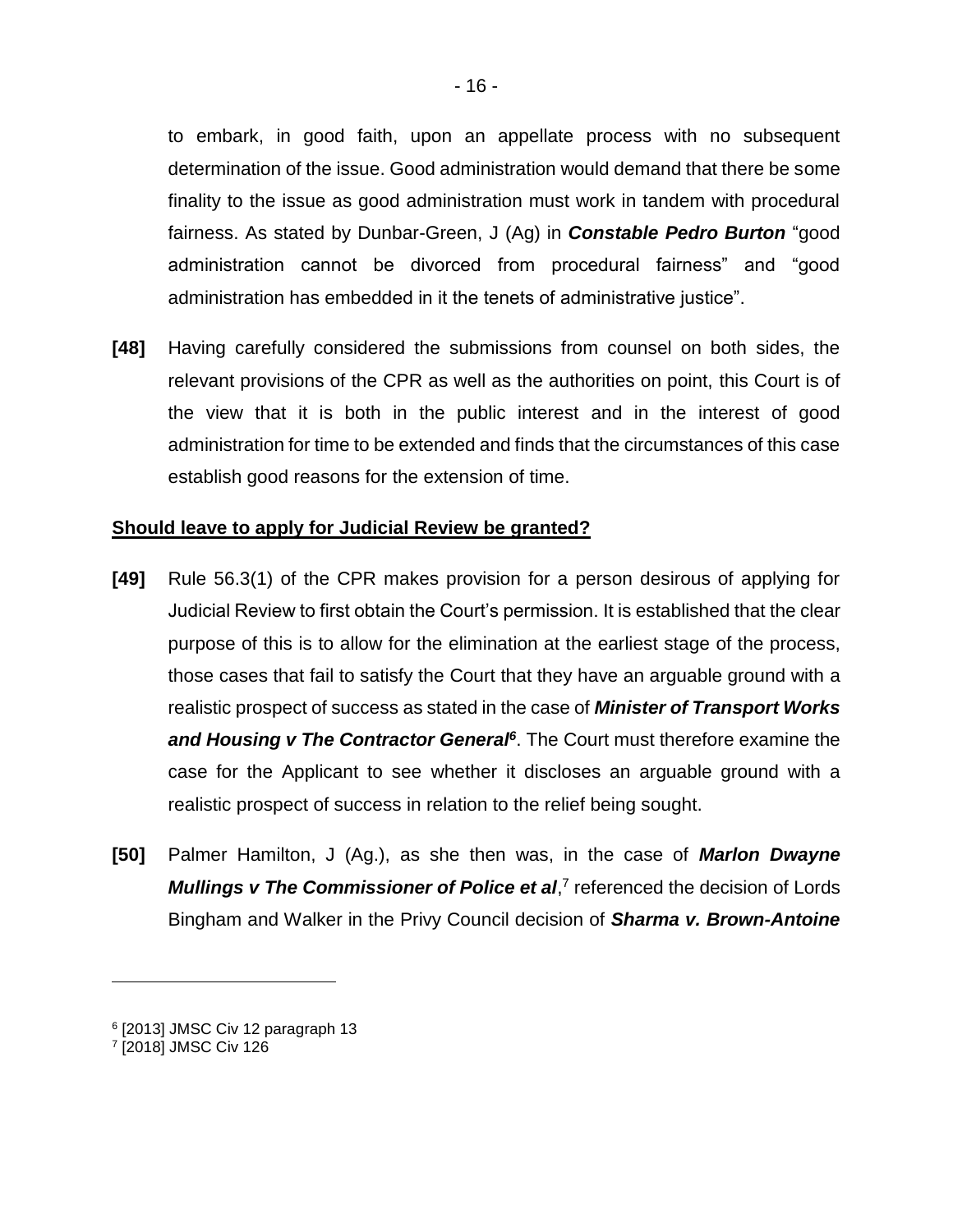and others,<sup>8</sup> in which it was stated that "The ordinary rule now is that the Court will refuse to claim judicial review unless satisfied that there is an arguable ground for judicial review having a realistic prospect of success and not subject to a discretionary bar such as delay or an alternative remedy".

- **[51]** In the case before her, Palmer Hamilton, J (Ag.), opined that as it was not a substantial judicial review hearing, the Court at this stage should not determine what remedies would be appropriate, but rather the nature and gravity of the issues to be argued.
- **[52]** Mr. Bobb complained that his firearm user's licence was revoked by the Respondent in circumstances where he was not provided with reasons for the revocation nor was he given an opportunity to be heard. This, he argues, amounts to procedural impropriety and is in breach of the principles of natural justice.
- **[53]** It is however submitted on behalf of the Respondent that the Firearms Act (hereinafter referred to as "the Act") places no burden on the FLA to give reasons or to provide a hearing when exercising its discretionary power to revoke. Counsel, Ms. Foster, went further to state that the FLA is a separate statutory body from the Review Board and the Act places a duty on the Review Board and the Minister to hold a hearing where a party is aggrieved by a decision of the FLA. The clear inference to be drawn from this submission is that the fact that Parliament made specific provision for hearings to be had by the Review Board and the Minister, means that the legislators had no intention of reasons being given or hearings being had at the revocation stage. She argues therefore, that the Applicant's

8 [2007] 1 WLR 780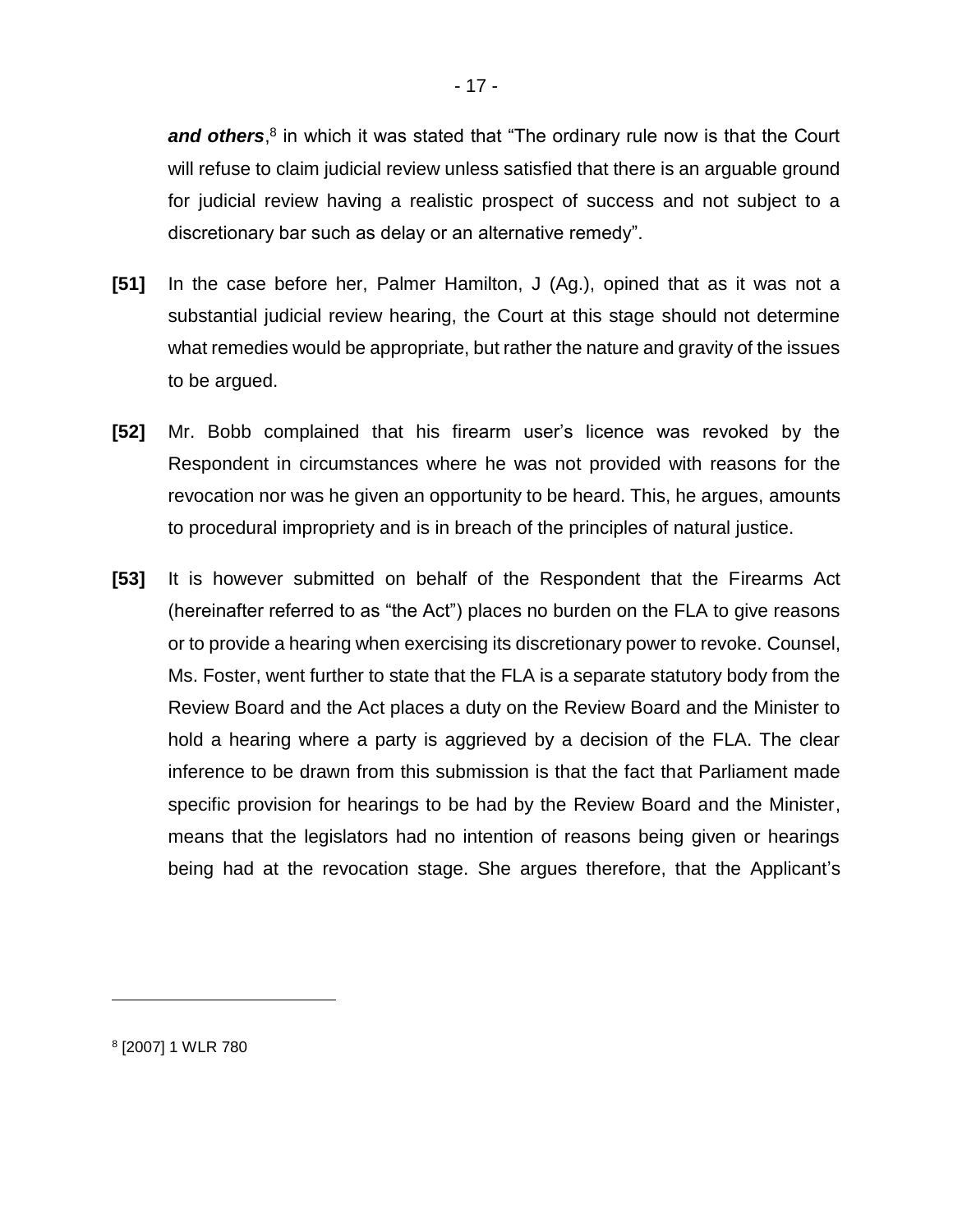attempt to now place that burden on the FLA runs contrary to what was intended by Parliament.

- **[54]** Having read and digested the pertinent sections of the Act I am compelled to agree with the interpretation given by Counsel. The relevant sections are as follows:
	- 36.(1) Subject to section 37 the Authority may revoke any licence, certificate or permit if –
		- (a) the Authority is satisfied that the holder thereof is of intemperate habits or of unsound mind, or is otherwise unfitted to be entrusted with such a firearm or ammunition as may be mentioned in the licence, certificate or permit; or
		- (2) Where the Authority revokes any licence, certificate or permit under this section…the Authority shall give notice in writing to the holder thereof –
			- (a) specifying that the Authority has revoked such licence, certificate or permit;
			- …

…

- 37.(1) Subject to this section and section 37A, any aggrieved party may within the prescribed time and in the prescribed manner apply to the Review Board for the review of a decision of the Authority-
	- …
	- (c) revoking or refusing to revoke any licence, certificate or permit: or
	- …
- 37A.(1) For the purpose of a review under section 37, there is hereby established a Review Board consisting of persons appointed by the Minister in accordance with the Fourth Schedule.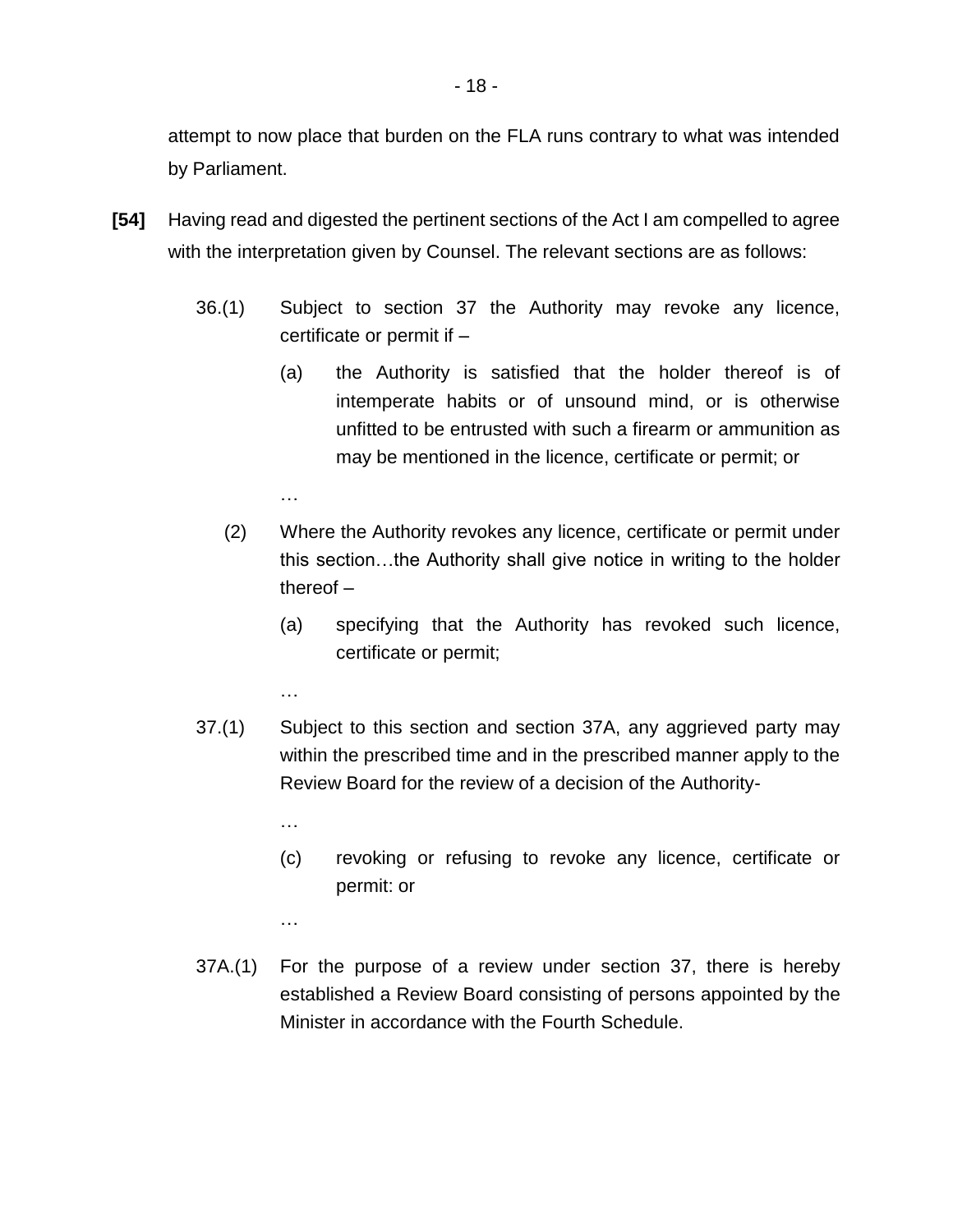- (2) The Review Board appointed under subsection (1) shall within ninety days of receiving an application for review –
	- (a) hear, receive and examine the evidence in the matter under review; and
	- (b) submit to the Minister, for his determination, a written report of its findings and recommendations.
- (3) The Minister upon receipt and consideration of the reports of the Review Board shall give to the Authority such directions as the Minister may think fit.
- (4) Where the Review Board fails to comply with subsection (2), the Minister may hear and determine the matter under review.
- **[55]** In light of the clear wording of the statute, the FLA has no duty to give reasons or to hold a hearing when exercising its decision making power under section 36 of the Act. The Applicant has not sought to join the Review Board or the Minister as parties to these proceedings, and as such the Court is asked to determine whether the actions of the Respondent, in the context of the statutory framework within which it operates, should be made subject to judicial review.
- **[56]** This issue was addressed by McDonald-Bishop, J (as she then was) in the case of Aston Reddie v. the Firearm Licensing Authority and others,<sup>9</sup>. Mr. Reddie was granted a firearm user's licence on October 6, 2004. He was arrested and charged in August of 2008 in relation to several offences arising from an alleged altercation between himself and his wife. His firearm was seized by the police and submitted to the FLA for action to be taken.

<sup>9</sup> 2010 HCV 1681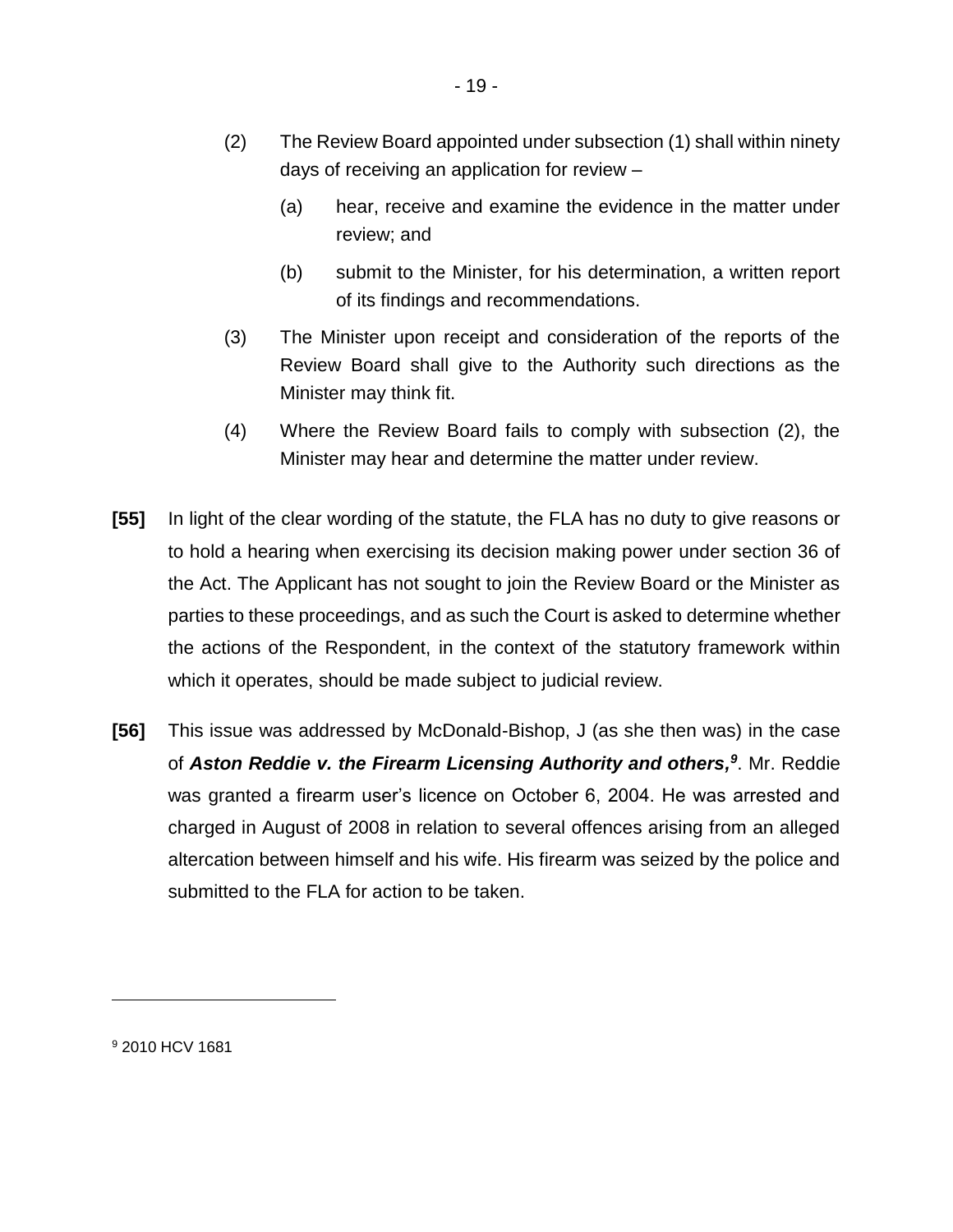- **[57]** All the charges brought against Mr. Reddie were eventually dismissed by the Court for want of prosecution and/or 'no order made'. Mr. Reddie was thereafter informed by way of a written notice dated January 19, 2009, issued by the FLA, that his firearm user's licence was revoked due to his "intemperate behaviour". Mr. Reddie objected to the revocation and submitted a notice of appeal to the chairman of the Review Board indicating, inter alia, that he was not given an opportunity to be heard and as such the decision of the FLA was unfair and unreasonable. He heard nothing further from the Review Board.
- **[58]** On July 9, 2009, he received a written notice advising him that the Minster, acting on the advice of the Review Board, had dismissed his application for review and that the revocation of the licence by the FLA was upheld. He sought and obtained leave to apply for Judicial Review and in hearing the application for Judicial Review, McDonald-Bishop. J stated at paragraph 40 as follows:
	- *"[40] When all the terms of the statutory regime for the revocation of the firearm licence are broadly considered, it remains quite clear, as it was in Clough's case, that the Act itself provides for a procedure to be followed upon the revocation of a licence and part of that procedural regime is for the hearing and reception of evidence. This, however, is not at the stage of the decision of the Authority but at the stage of the review where there is an application for that to be done. It is at the review stage that the right to a hearing would operate. Parliament by expressly providing for a hearing at that level, and without expressly doing so at the level of the authority is taken to have intended not to cast a legal duty or obligation on the Authority to conduct a hearing before the revocation of a licence."*
- **[59]** In applying the dictum of Carey, J.A. from the case of *Regina v. The Superintendent of Police for the Parish of Saint Andrew (Central), ex parte*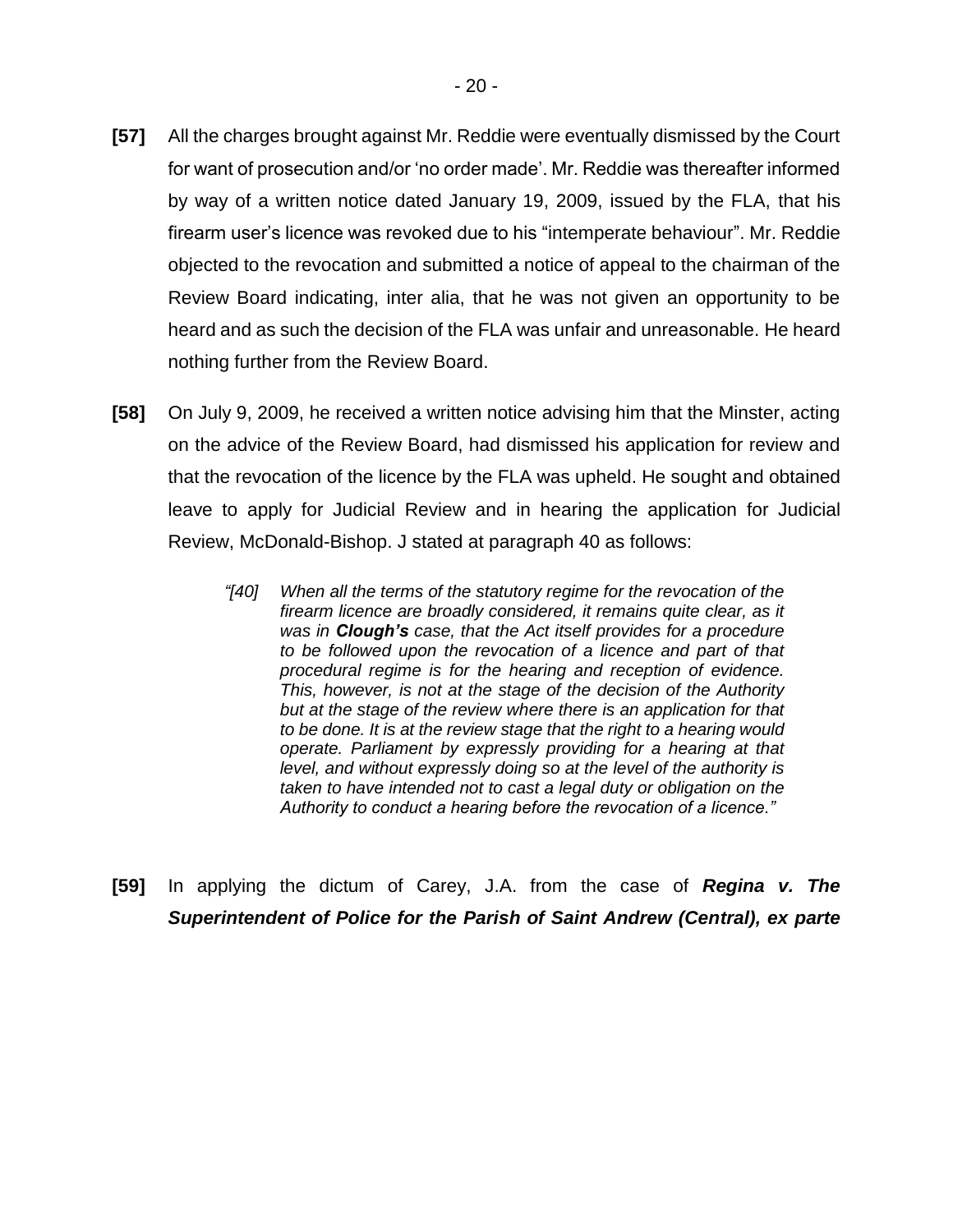*Raymond Anthony Clough, <sup>10</sup>* to the *Reddie* case, McDonald-Bishop, J concluded that there is no legal duty imposed by the Act for the FLA to have conducted a hearing before revoking the Applicant's licence. As a result, she held that in the circumstances of that case, the FLA would have acted fairly and not in breach of the principles of natural justice. Counsel for the Respondent placed significant reliance on this authority and invited the Court to adopt a similar approach in determining the issues herein.

- **[60]** On the other hand, Counsel for the Applicant, invited the Court to accept that the modern approach taken by the Courts is to require decision-making bodies to give reasons for their decisions even in circumstances where they have no statutory obligation to do so. In support of this contention, reliance was placed on the case of *Fenton Denny v. The Firearm Licencing Authority.* 11
- **[61]** In that case, Mr. Denny was a District Constable who had first been granted a firearm licence by the FLA in 2015. The licence was last renewed on March 3, 2017 and when he went to renew his licence on May 3, 2018, he was told by an agent of the FLA that he had an outstanding matter in the Parish Court from 1999 for assault.
- **[62]** As a result, his firearm was confiscated during that renewal process. The Applicant returned to the Parish Court in relation to the outstanding case and the case was subsequently dismissed. Mr. Denny then advised the FLA that the matter was resolved in his favour. On May 16, 2019, Mr. Denny received a letter from the FLA advising him that his firearm licence was revoked on the basis that he was not a "fit and proper person" to be granted a firearm licence.

<sup>10</sup> (1988) 25 JLR 67

<sup>11</sup> [2020] JMSC Civ 97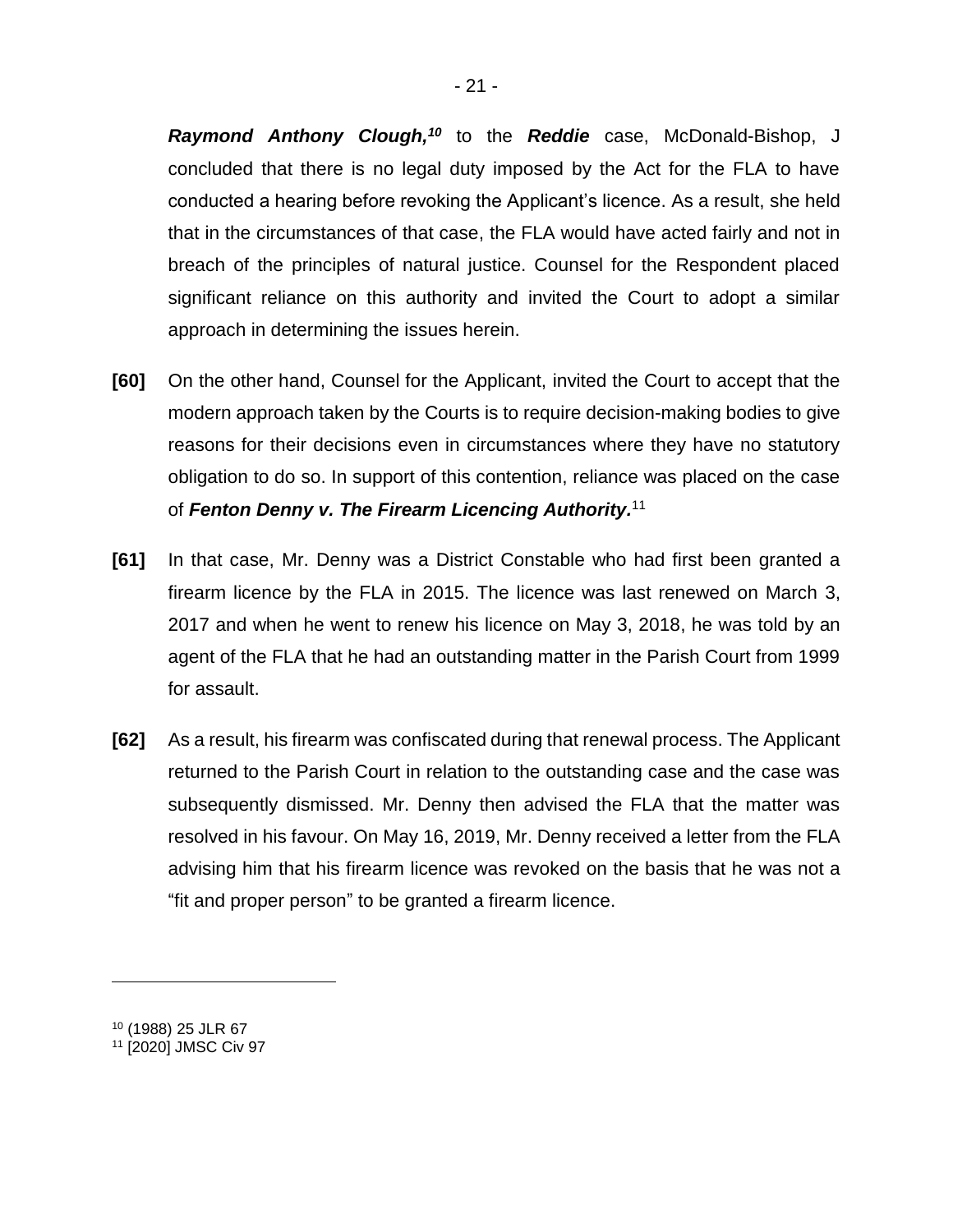- **[63]** In seeking leave to apply for Judicial Review, Mr. Denny contended that the FLA should have provided him with the gist of the investigation that was done and the reason for the decision to revoke his licence. He also complained that he should have been given an opportunity to be heard. It should be noted that Mr. Denny did not file an appeal to the Review Board within the prescribed twenty-one (21) day period.
- **[64]** In granting leave to Mr. Denny to apply for Judicial Review, Thomas, J., having considered the decision in *R v. Secretary of State for the Home Department,*  **Exp. Fayed and Another**,<sup>12</sup> found that "...even where there is an express provision in a statue that a decision-maker is not required to give reasons, the Court has nevertheless held that reasons should be given."
- **[65]** At paragraph 78 of her judgment, Thomas, J. stated:
	- *"[78] This modern position was recognized by McDonald-Bishop, J in Reddie, therefore, despite the fact that there is an avenue for appeal within the scheme of the Act, and whereas the Applicant may not have been entitled to a hearing prior to proceeding before the Review Board, at which stage he would be entitled to the full details of the complaint, it is arguable that this does not preclude the FLA, on the principle of fairness, from providing the Applicant*  with the gist of the complaint and investigation on which their *decision was based. It is arguable that providing these reasons would have facilitated the appeal process."*
- **[66]** Thomas, J. concluded that Mr. Denny established that he had an arguable case that in exercising its administrative function under the Act, the FLA acted unfairly by failing to provide him with a gist of the complaint, that is, the information they relied upon in making the decision to revoke his firearm licence. She found

<sup>12</sup> [1997] 1 All E.R. 228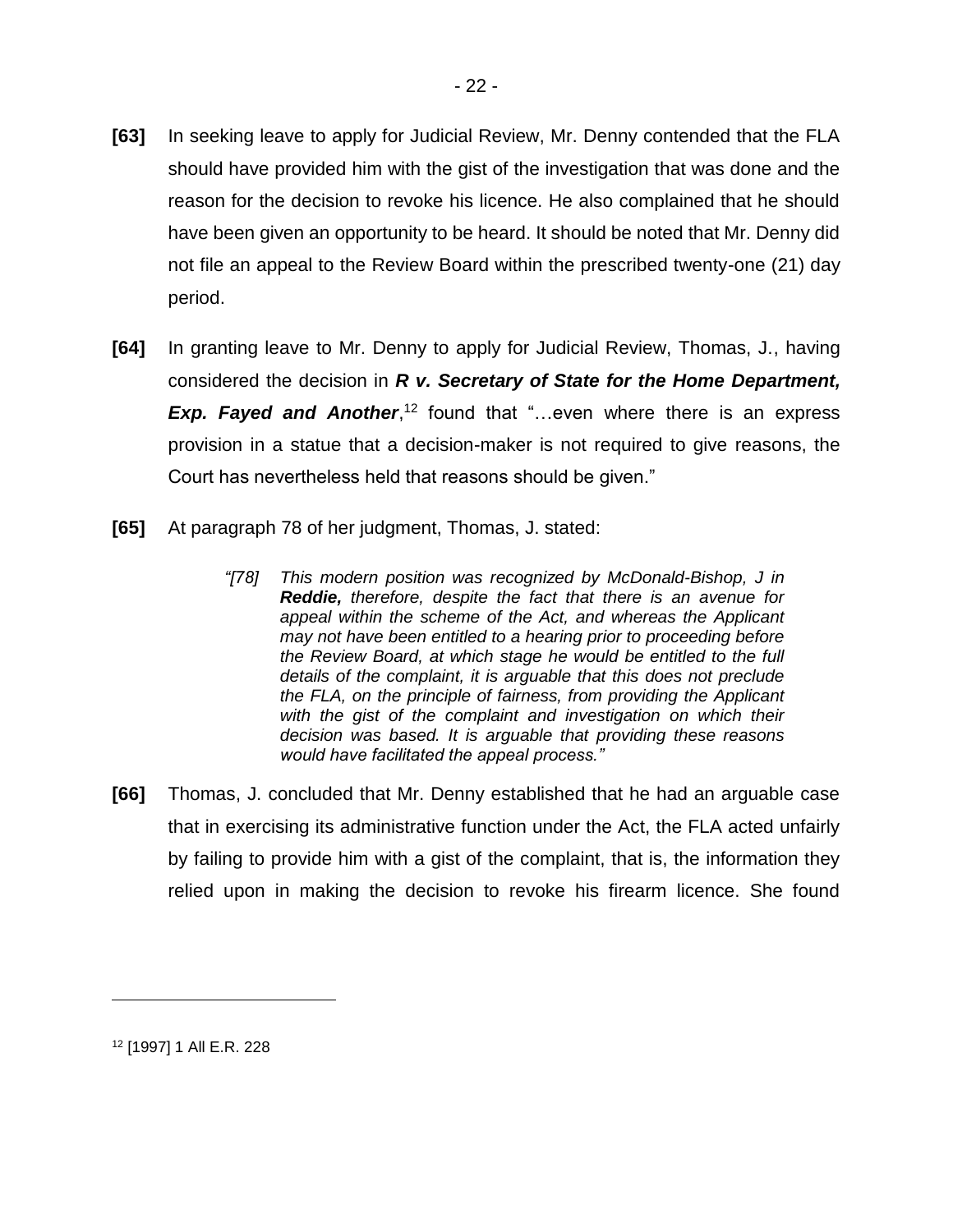therefore that he had satisfied the requirement for the grant of leave for Judicial Review.

- **[67]** In considering the principles enunciated in the *Aston Reddie* case and applying them to the case at bar, this Court is of the view that there is no statutory obligation on the part of the FLA to give reasons or to provide a hearing at the stage of the revocation but that the statute seeks to provide an avenue for the review of decisions of the FLA in a bid to ensure that the principles of natural justice and procedural fairness are adhered to.
- **[68]** The Court is however minded to go further and to apply the modern approach to the instant case. In so doing, this Court finds that in order to ensure fairness to the Applicant with regard to the exercise of the Respondent's decision-making power, though under no statutory obligation, the Respondent ought to provide a gist of the reasons for the revocation at the time of communicating its decision to revoke. This is in keeping with the principles adopted by Thomas, J in the *Fenton Denny* case.
- **[69]** It was argued that in the circumstances of the instant case, Mr. Bobb was aware of the reasons for the revocation of his firearm user's licence as in or around December 2017, he had been asked to provide a statement as to the charges he was facing, but refused to do so and was also questioned about his lateness in renewing his licence previously. The Revocation Order issued on March 29, 2019 however, states that the reason for the revocation is as follows:

*"Your licence is hereby revoked because you are no longer considered fit and proper to be entrusted with a firearm licence."*

**[70]** This is the sole reason given by the Respondent for the revocation. The Applicant would therefore not be in a position to know precisely the basis for the revocation as no finding was ever communicated to him as to the result of any investigation done. The said Revocation Order indicates that the Applicant can apply to review the decision and that in doing so, the Applicant must state the grounds of his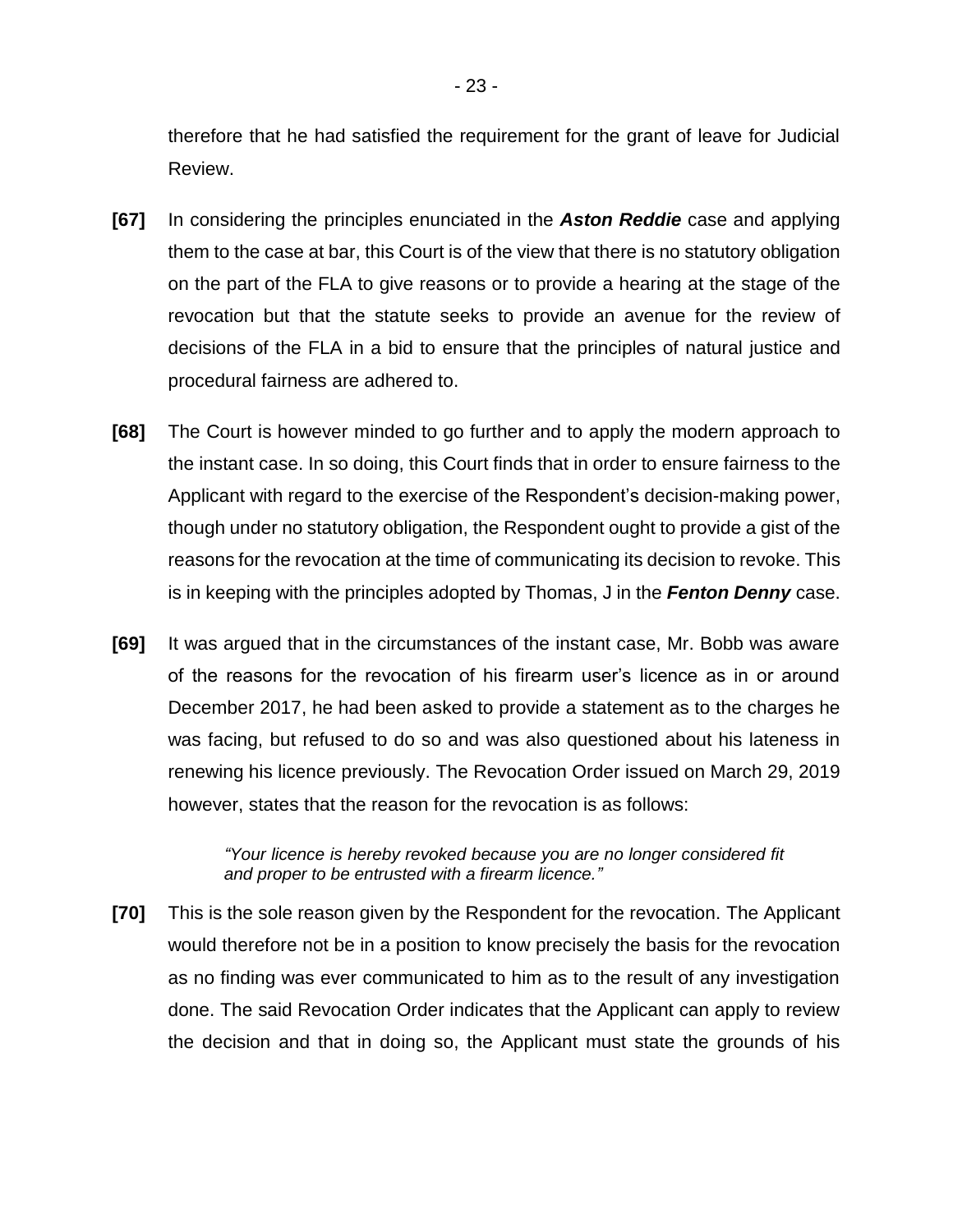application. The Applicant would be placed at a serious disadvantage in providing these grounds for the review of the decision of the Respondent in the absence of adequate reasons for the decision. This would serve to hinder the Applicant's ability to make worthwhile representation to the appellate body and thus run counter to the concept of procedural fairness.

- **[71]** In dealing with the issue of fairness, the dictum of Lord Mustill in the Privy Council case of *R v. Secretary of State for the Home Secretary, ex parte Doody,<sup>13</sup>* is instructive. At paragraphs D-G on page 560, he states:
	- *"D What does fairness require in the present case?...I derive that (1) where an Act of Parliament confers an administrative power there is a presumption that it will be exercised in a manner which is fair in all the circumstances….*
	- *E. …(4) An essential feature of the context is the statute which creates the discretion, as regards both its language and the shape of the legal and administrative system within which the decision is taken.*
	- *F. …(5) Fairness will very often require that a person who may be adversely affected by the decision will have an opportunity to make representations on his own behalf either before the decision is taken with a view to producing a favourable result; or after it is taken, with a view to procuring its modification; or both.*
	- *G. …(6) Since the person affected usually cannot make worthwhile representations without knowing what factors may weigh against his interests, fairness will very often require that he is informed of the gist of the case which he has to answer."*

<sup>13</sup> [1994] 1 AC 531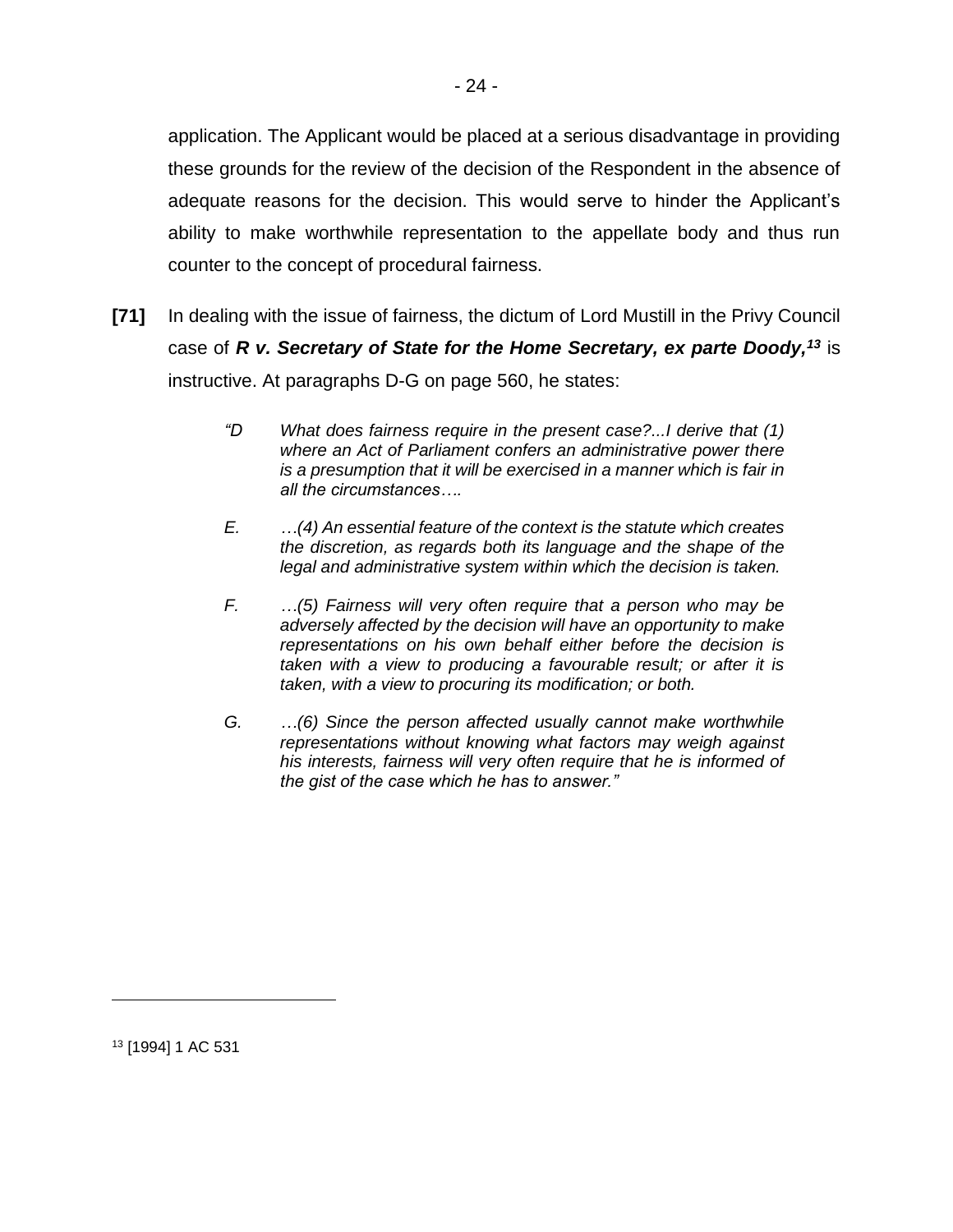#### **CONCLUSION**

- **[72]** In the case at bar, it cannot be fair for the Applicant to be required to state the grounds of his application for review in circumstances where he has not been provided with the basis for the decision taken. This Court is therefore unable to find that the reason given for the revocation as contained in the Revocation Order was sufficient to provide him with a gist of the results of any investigations which had been concluded or the basis upon which the decision to revoke was taken. The Applicant would therefore not have been put in a position to adequately or properly respond to the decision and to ground his appeal. As a result, the process could not be said to have been fair.
- **[73]** Fairness would also dictate that the appeal process as established by the Act would serve to ensure that the Applicant is given an opportunity to be heard if he is aggrieved by the Respondent's decision. In light of Mr. Bobb's complaint, that he was never granted a hearing by the Review Board, then it is arguable that in light of the ninety (90) day timeline prescribed in the Act, the Review Board would now be statute-barred from embarking upon the review process.
- **[74]** Further, fairness also dictates that when applied to directly, the Minister is expected to respond within a reasonable time. The Applicant having applied to the Minister for redress in December, 2020 and having received no response to date, this Court is compelled in the circumstances to agree with the submissions of Mr. Neale, Counsel for the Applicant, that Mr. Bobb has exhausted all alternative available avenues of redress and his only recourse for relief is to the Court.
- **[75]** For the reasons stated, this Court is of the view that the applicant has successfully established that he has an arguable case with a realistic prospect of success. I find therefore that this is an appropriate case for leave to be granted, to the Applicant, to apply for Judicial Review.